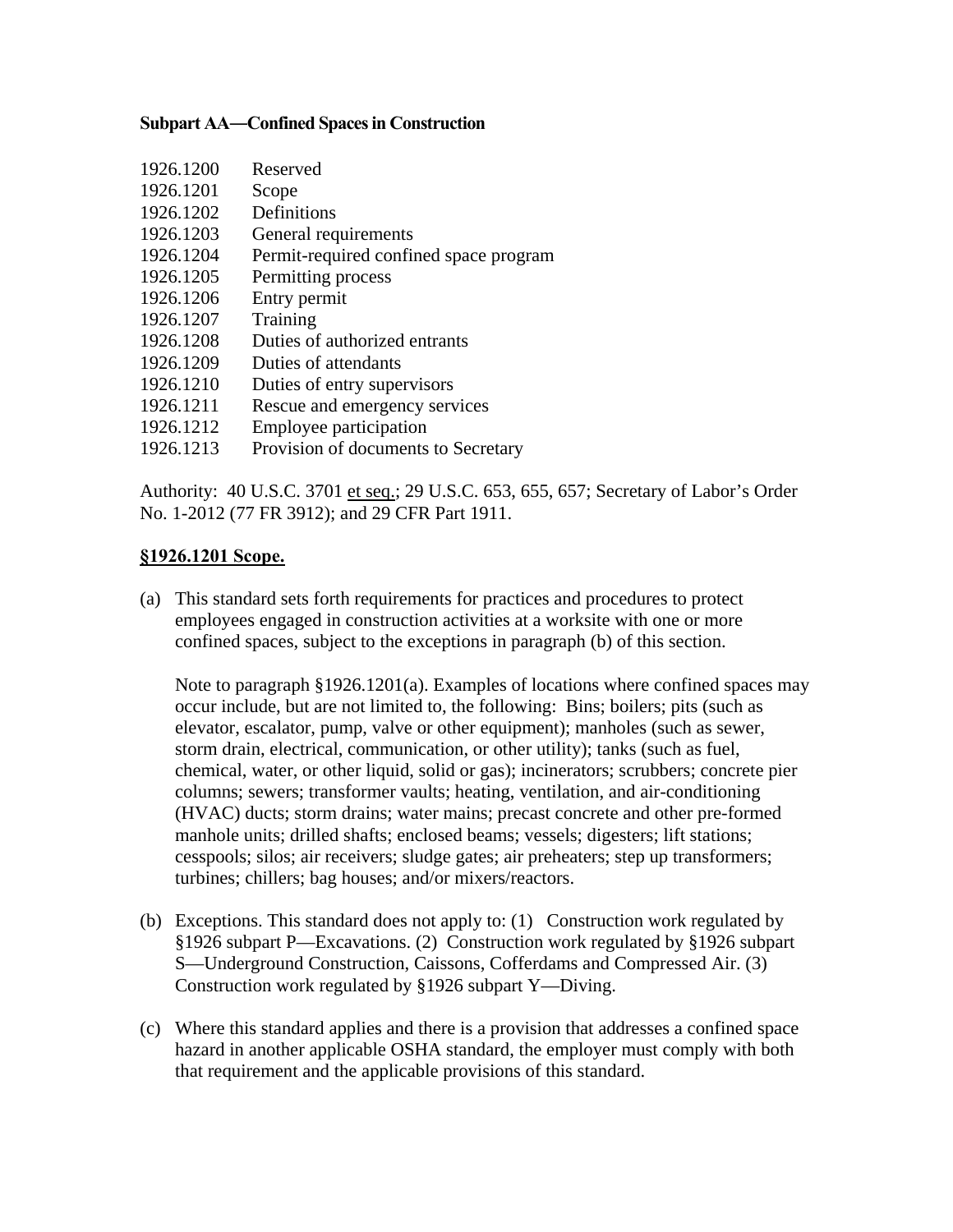## **§1926.1202 Definitions.**

The following terms are defined for the purposes of this subpart only:

*Acceptable entry conditions* means the conditions that must exist in a permit space, before an employee may enter that space, to ensure that employees can safely enter into, and safely work within, the space.

*Attendant* means an individual stationed outside one or more permit spaces who assesses the status of authorized entrants and who must perform the duties specified in §1926.1209.

*Authorized entrant* means an employee who is authorized by the entry supervisor to enter a permit space.

*Barrier* means a physical obstruction that blocks or limits access.

*Blanking or blinding* means the absolute closure of a pipe, line, or duct by the fastening of a solid plate (such as a spectacle blind or a skillet blind) that completely covers the bore and that is capable of withstanding the maximum pressure of the pipe, line, or duct with no leakage beyond the plate.

*Competent person* means one who is capable of identifying existing and predictable hazards in the surroundings or working conditions which are unsanitary, hazardous, or dangerous to employees, and who has the authorization to take prompt corrective measures to eliminate them.

*Confined space* means a space that:

- (1) Is large enough and so configured that an employee can bodily enter it;
- (2) Has limited or restricted means for entry and exit; and
- (3) Is not designed for continuous employee occupancy.

*Control* means the action taken to reduce the level of any hazard inside a confined space using engineering methods (for example, by ventilation), and then using these methods to maintain the reduced hazard level. Control also refers to the engineering methods used for this purpose. Personal protective equipment is not a control.

*Controlling Contractor* is the employer that has overall responsibility for construction at the worksite.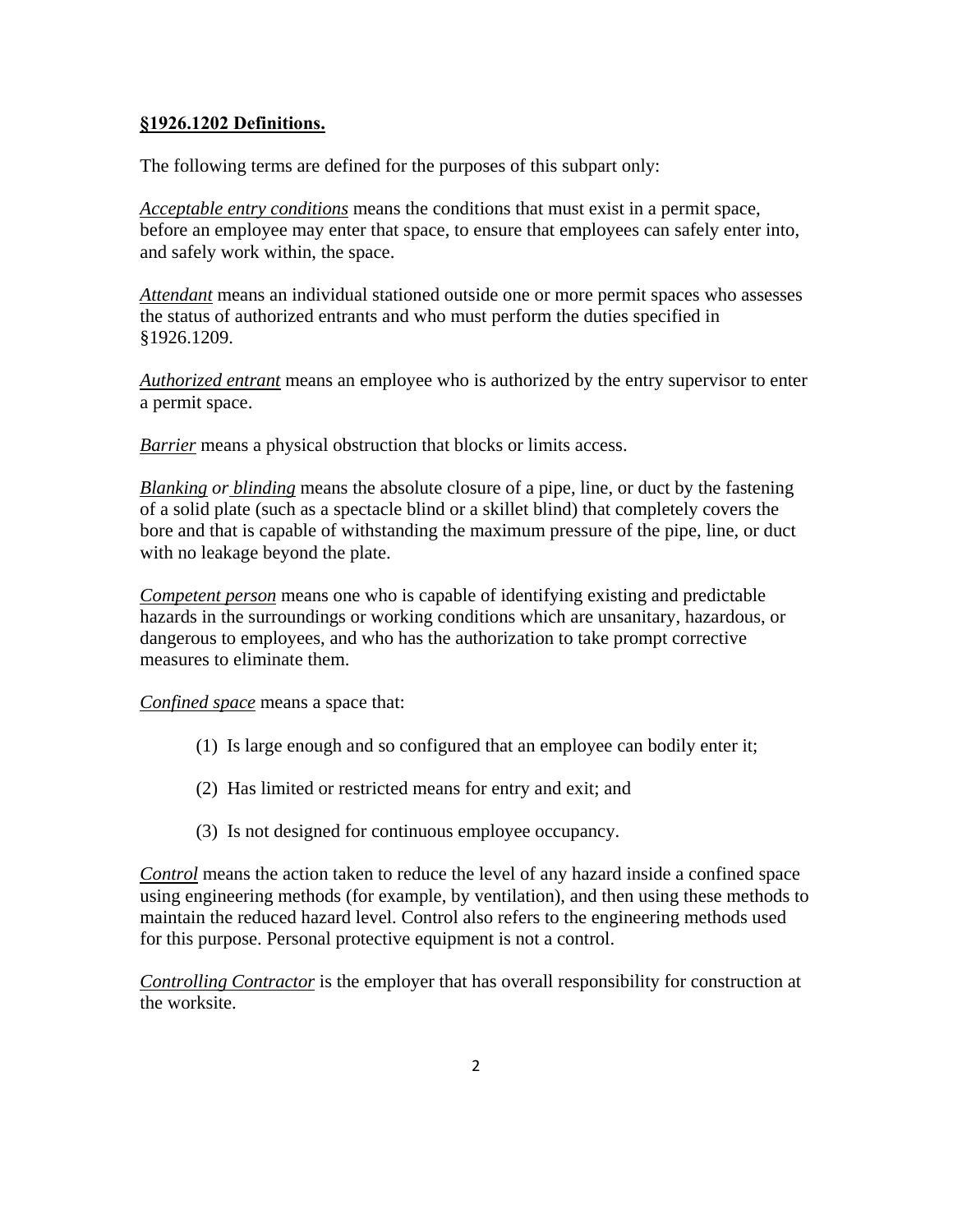Note. If the controlling contractor owns or manages the property, then it is both a controlling employer and a host employer.

*Double block and bleed* means the closure of a line, duct, or pipe by closing and locking or tagging two in-line valves and by opening and locking or tagging a drain or vent valve in the line between the two closed valves.

*Early-warning system* means the method used to alert authorized entrants and attendants that an engulfment hazard may be developing. Examples of early-warning systems include, but are not limited to: alarms activated by remote sensors; and lookouts with equipment for immediately communicating with the authorized entrants and attendants.

*Emergency* means any occurrence (including any failure of power, hazard control or monitoring equipment) or event, internal or external, to the permit space that could endanger entrants.

*Engulfment* means the surrounding and effective capture of a person by a liquid or finely divided (flowable) solid substance that can be aspirated to cause death by filling or plugging the respiratory system or that can exert enough force on the body to cause death by strangulation, constriction, crushing, or suffocation.

*Entry* means the action by which any part of a person passes through an opening into a permit-required confined space. Entry includes ensuing work activities in that space and is considered to have occurred as soon as any part of the entrant's body breaks the plane of an opening into the space, whether or not such action is intentional or any work activities are actually performed in the space.

*Entry Employer* means any employer who decides that an employee it directs will enter a permit space.

Note. An employer cannot avoid the duties of the standard merely by refusing to decide whether its employees will enter a permit space, and OSHA will consider the failure to so decide to be an implicit decision to allow employees to enter those spaces if they are working in the proximity of the space.

*Entry permit* (permit) means the written or printed document that is provided by the employer who designated the space a permit space to allow and control entry into a permit space and that contains the information specified in §1926.1206 of this standard.

*Entry rescue* occurs when a rescue service enters a permit space to rescue one or more employees.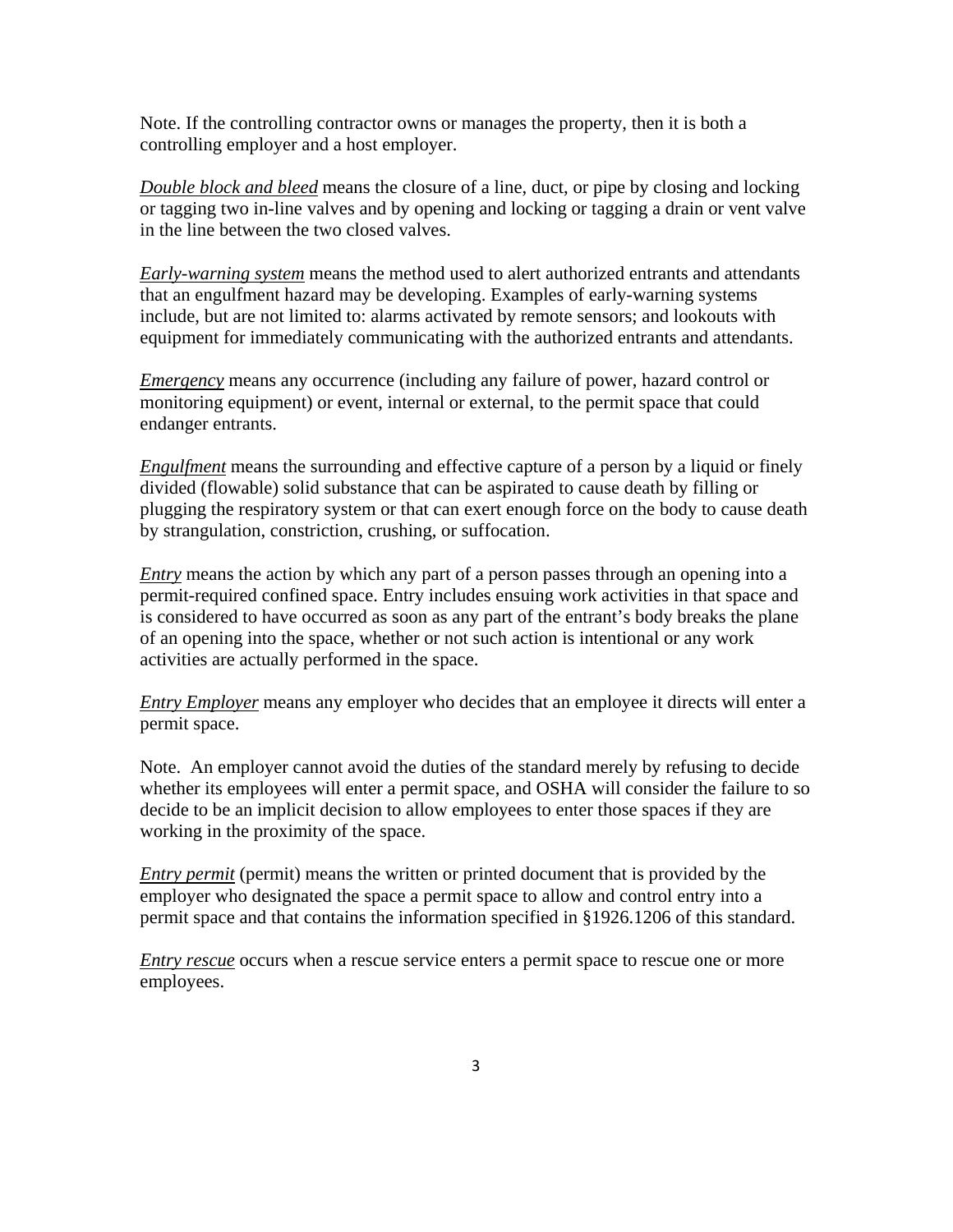*Entry supervisor* means the qualified person (such as the employer, foreman, or crew chief) responsible for determining if acceptable entry conditions are present at a permit space where entry is planned, for authorizing entry and overseeing entry operations, and for terminating entry as required by this standard.

Note. An entry supervisor also may serve as an attendant or as an authorized entrant, as long as that person is trained and equipped as required by this standard for each role he or she fills. Also, the duties of entry supervisor may be passed from one individual to another during the course of an entry operation.

*Hazard* means a physical hazard or hazardous atmosphere. See definitions below.

*Hazardous atmosphere* means an atmosphere that may expose employees to the risk of death, incapacitation, impairment of ability to self-rescue (that is, escape unaided from a permit space), injury, or acute illness from one or more of the following causes:

- (1) Flammable gas, vapor, or mist in excess of 10 percent of its lower flammable limit (LFL);
- (2) Airborne combustible dust at a concentration that meets or exceeds its LFL;

Note: This concentration may be approximated as a condition in which the combustible dust obscures vision at a distance of 5 feet (1.52 meters) or less.

- (3) Atmospheric oxygen concentration below 19.5 percent or above 23.5 percent;
- (4) Atmospheric concentration of any substance for which a dose or a permissible exposure limit is published in Subpart D—Occupational Health and Environmental Control, or in Subpart Z—Toxic and Hazardous Substances, of this part and which could result in employee exposure in excess of its dose or permissible exposure limit;

Note. An atmospheric concentration of any substance that is not capable of causing death, incapacitation, impairment of ability to self-rescue, injury, or acute illness due to its health effects is not covered by this definition.

(5) Any other atmospheric condition that is immediately dangerous to life or health.

Note. For air contaminants for which OSHA has not determined a dose or permissible exposure limit, other sources of information, such as Safety Data Sheets that comply with the Hazard Communication Standard, §1926.59 of this part, published information, and internal documents can provide guidance in establishing acceptable atmospheric conditions.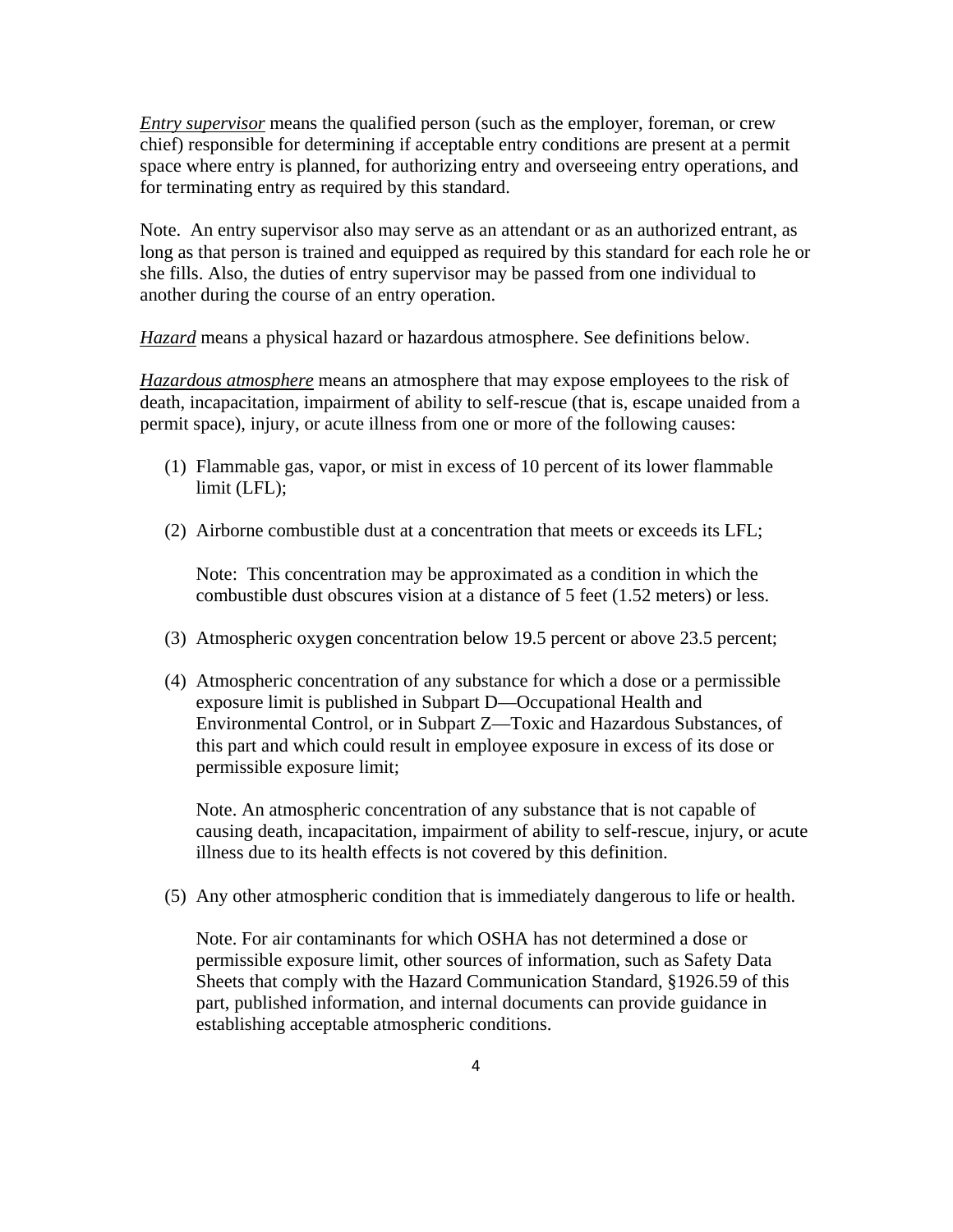*Host employer* means the employer that owns or manages the property where the construction work is taking place.

Note. If the owner of the property on which the construction activity occurs has contracted with an entity for the general management of that property, and has transferred to that entity the information specified in §1203(h)(1), OSHA will treat the contracted management entity as the host employer for as long as that entity manages the property. Otherwise, OSHA will treat the owner of the property as the host employer. In no case will there be more than one host employer.

*Hot work* means operations capable of providing a source of ignition (for example, riveting, welding, cutting, burning, and heating).

*Immediately dangerous to life or health (IDLH)* means any condition that would interfere with an individual's ability to escape unaided from a permit space and that poses a threat to life or that would cause irreversible adverse health effects.

Note. Some materials—hydrogen fluoride gas and cadmium vapor, for example—may produce immediate transient effects that, even if severe, may pass without medical attention, but are followed by sudden, possibly fatal collapse 12-72 hours after exposure. The victim "feels normal" after recovery from transient effects until collapse. Such materials in hazardous quantities are considered to be "immediately" dangerous to life or health.

*Inerting* means displacing the atmosphere in a permit space by a noncombustible gas (such as nitrogen) to such an extent that the resulting atmosphere is noncombustible.

Note. This procedure produces an IDLH oxygen-deficient atmosphere.

*Isolate or isolation* means the process by which employees in a confined space are completely protected against the release of energy and material into the space, and contact with a physical hazard, by such means as: blanking or blinding; misaligning or removing sections of lines, pipes, or ducts; a double block and bleed system; lockout or tagout of all sources of energy; blocking or disconnecting all mechanical linkages; or placement of barriers to eliminate the potential for employee contact with a physical hazard.

*Limited or restricted means for entry or exit* means a condition that has a potential to impede an employee's movement into or out of a confined space. Such conditions include, but are not limited to, trip hazards, poor illumination, slippery floors, inclining surfaces and ladders.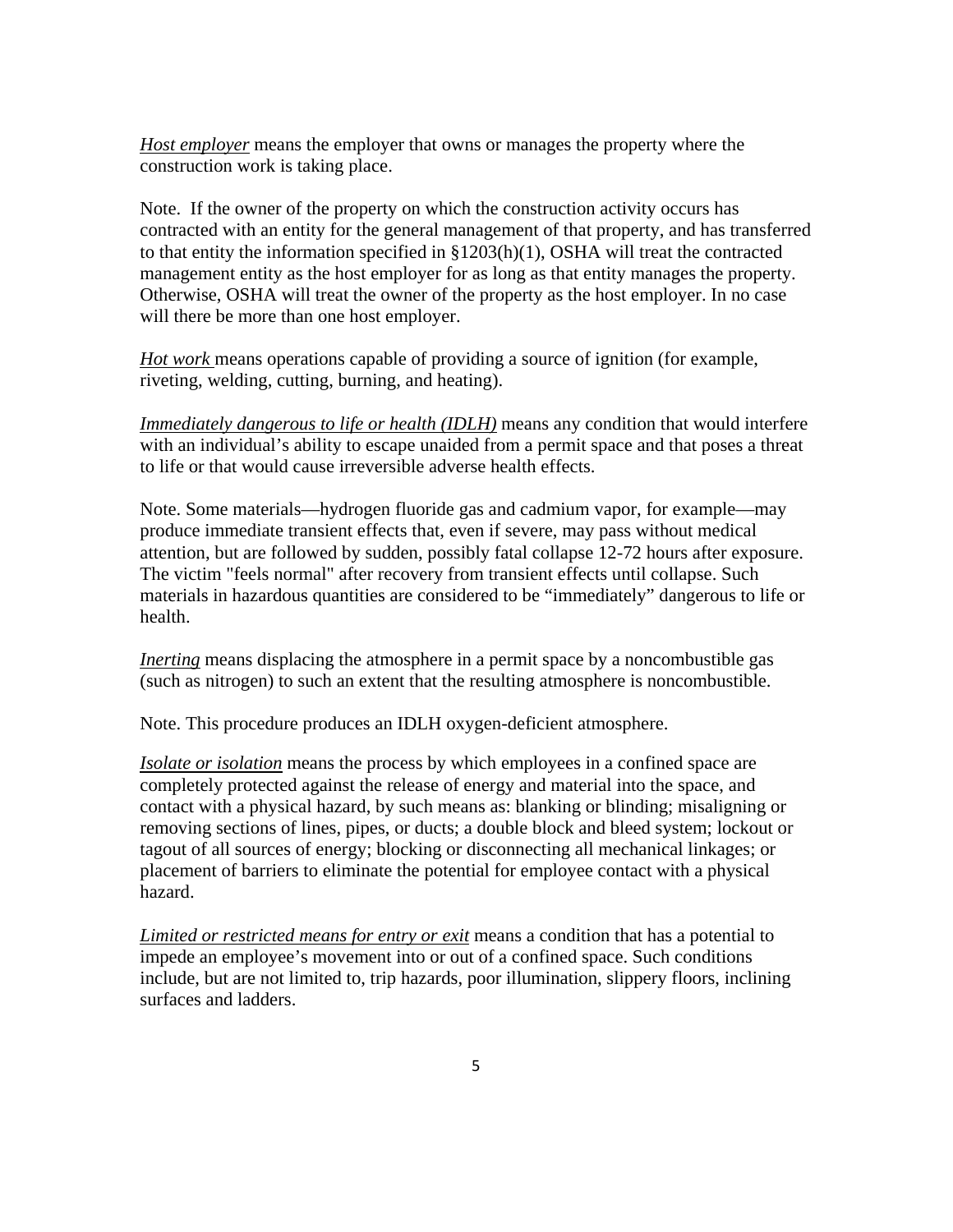*Line breaking* means the intentional opening of a pipe, line, or duct that is or has been carrying flammable, corrosive, or toxic material, an inert gas, or any fluid at a volume, pressure, or temperature capable of causing injury.

*Lockout* means the placement of a lockout device on an energy isolating device, in accordance with an established procedure, ensuring that the energy isolating device and the equipment being controlled cannot be operated until the lockout device is removed.

*Lower flammable limit or lower explosive limit* means the minimum concentration of a substance in air needed for an ignition source to cause a flame or explosion.

*Monitor or monitoring* means the process used to identify and evaluate the hazards after an authorized entrant enters the space. This is a process of checking for changes that is performed in a periodic or continuous manner after the completion of the initial testing or evaluation of that space.

*Non-entry rescue* occurs when a rescue service, usually the attendant, retrieves employees in a permit space without entering the permit space.

*Non-permit confined space* means a confined space that meets the definition of a confined space but does not meet the requirements for a permit-required confined space, as defined in this subpart.

*Oxygen deficient atmosphere* means an atmosphere containing less than 19.5 percent oxygen by volume.

*Oxygen enriched atmosphere* means an atmosphere containing more than 23.5 percent oxygen by volume.

*Permit-required confined space* (permit space) means a confined space that has one or more of the following characteristics: (1) Contains or has a potential to contain a hazardous atmosphere; (2) Contains a material that has the potential for engulfing an entrant; (3) Has an internal configuration such that an entrant could be trapped or asphyxiated by inwardly converging walls or by a floor which slopes downward and tapers to a smaller cross-section; or (4) Contains any other recognized serious safety or health hazard.

*Permit-required confined space program* (permit space program) means the employer's overall program for controlling, and, where appropriate, for protecting employees from, permit space hazards and for regulating employee entry into permit spaces.

*Physical hazard* means an existing or potential hazard that can cause death or serious physical damage. Examples include, but are not limited to: explosives (as defined by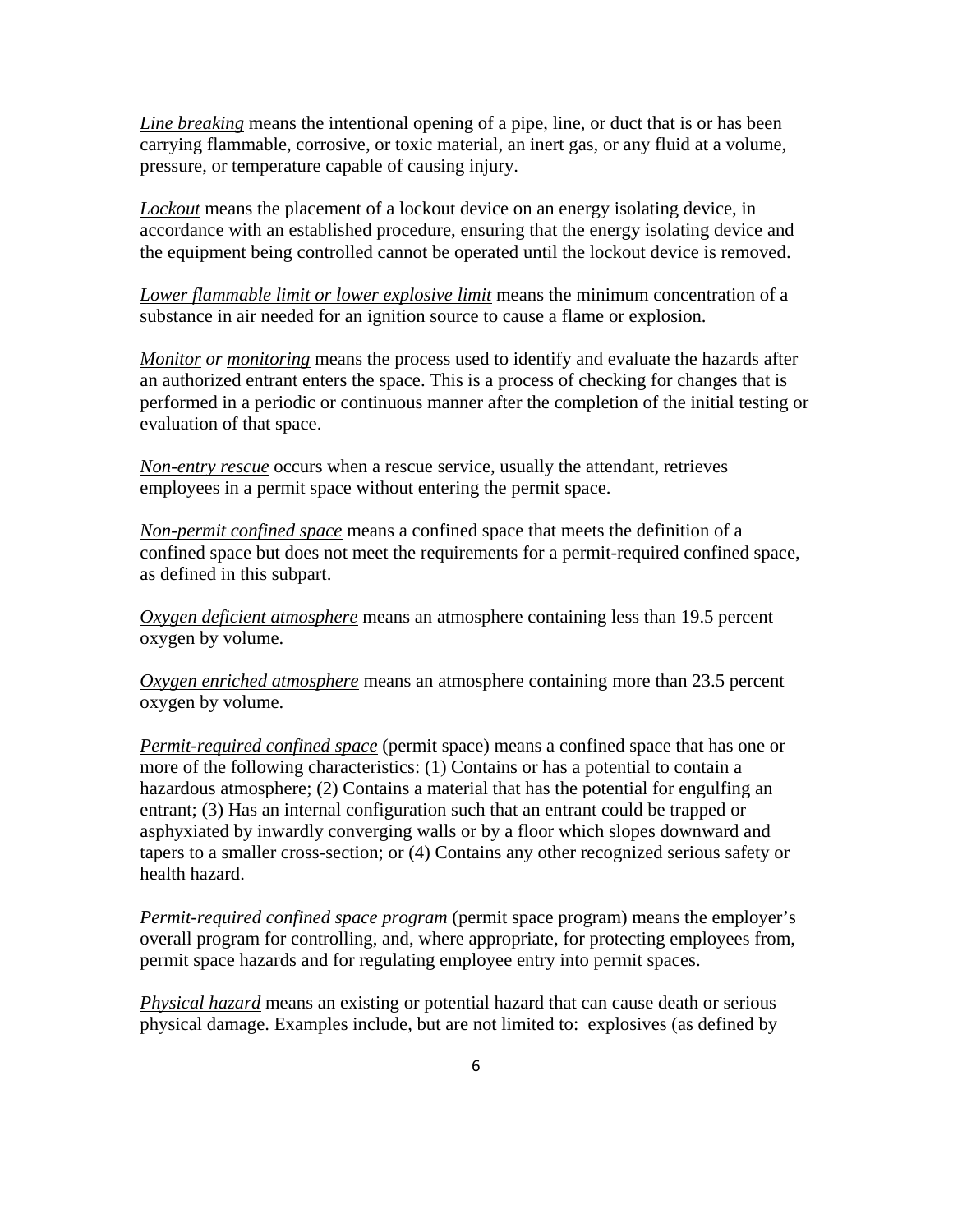paragraph (n) of §1926.914, definition of "explosive"); mechanical, electrical, hydraulic and pneumatic energy; radiation; temperature extremes; engulfment; noise; and inwardly converging surfaces. Physical hazard also includes chemicals that can cause death or serious physical damage through skin or eye contact (rather than through inhalation).

*Prohibited condition* means any condition in a permit space that is not allowed by the permit during the period when entry is authorized. A hazardous atmosphere is a prohibited condition unless the employer can demonstrate that personal protective equipment (PPE) will provide effective protection for each employee in the permit space and provides the appropriate PPE to each employee.

*Qualified person* means one who, by possession of a recognized degree, certificate, or professional standing, or who by extensive knowledge, training, and experience, has successfully demonstrated his ability to solve or resolve problems relating to the subject matter, the work, or the project.

*Representative permit space* means a mock-up of a confined space that has entrance openings that are similar to, and is of similar size, configuration, and accessibility to, the permit space that authorized entrants enter.

*Rescue* means retrieving, and providing medical assistance to, one or more employees who are in a permit space.

*Rescue service* means the personnel designated to rescue employees from permit spaces.

*Retrieval system* means the equipment (including a retrieval line, chest or full body harness, wristlets or anklets, if appropriate, and a lifting device or anchor) used for nonentry rescue of persons from permit spaces.

*Serious physical damage* means an impairment or illness in which a body part is made functionally useless or is substantially reduced in efficiency. Such impairment or illness may be permanent or temporary and includes, but is not limited to, loss of consciousness, disorientation, or other immediate and substantial reduction in mental efficiency. Injuries involving such impairment would usually require treatment by a physician or other licensed health-care professional.

*Tagout* means:(1) Placement of a tagout device on a circuit or equipment that has been deenergized, in accordance with an established procedure, to indicate that the circuit or equipment being controlled may not be operated until the tagout device is removed; and (2) The employer ensures that (i) tagout provides equivalent protection to lockout, or (ii) that lockout is infeasible and the employer has relieved, disconnected, restrained and otherwise rendered safe stored (residual) energy.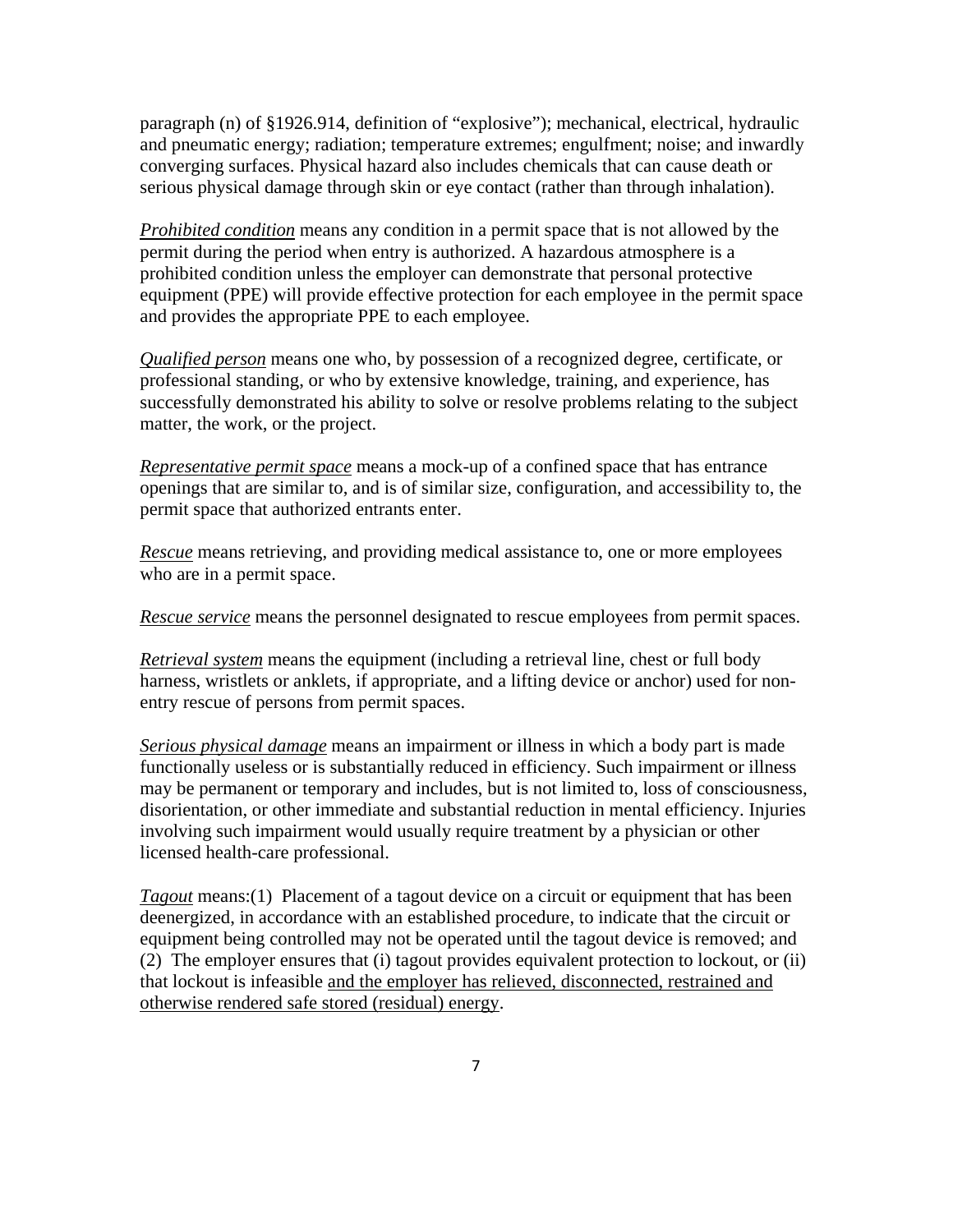*Test or testing* means the process by which the hazards that may confront entrants of a permit space are identified and evaluated. Testing includes specifying the tests that are to be performed in the permit space.

Note. Testing enables employers both to devise and implement adequate control measures for the protection of authorized entrants and to determine if acceptable entry conditions are present immediately prior to, and during, entry.

*Ventilate or ventilation* means controlling a hazardous atmosphere using continuous forced-air mechanical systems that meet the requirements of §1926.57—Ventilation.

## **§1926.1203 General requirements.**

- (a) Before it begins work at a worksite, each employer must ensure that a competent person identifies all confined spaces in which one or more of the employees it directs may work, and identifies each space that is a permit space, through consideration and evaluation of the elements of that space, including testing as necessary.
- (b) If the workplace contains one or more permit spaces, the employer who identifies, or who receives notice of, a permit space must:
	- (1) Inform exposed employees by posting danger signs or by any other equally effective means, of the existence and location of, and the danger posed by, each permit space; and

Note to paragraph §1926.1203(b)(1). A sign reading "DANGER -- PERMIT-REQUIRED CONFINED SPACE, DO NOT ENTER" or using other similar language would satisfy the requirement for a sign.

- (2) Inform, in a timely manner and in a manner other than posting, its employees' authorized representatives and the controlling contractor of the existence and location of, and the danger posed by, each permit space.
- (c) Each employer who identifies, or receives notice of, a permit space and has not authorized employees it directs to work in that space must take effective measures to prevent those employees from entering that permit space, in addition to complying with all other applicable requirements of this standard.
- (d) If any employer decides that employees it directs will enter a permit space, that employer must have a written permit space program that complies with §1926.1204 implemented at the construction site. The written program must be made available prior to and during entry operations for inspection by employees and their authorized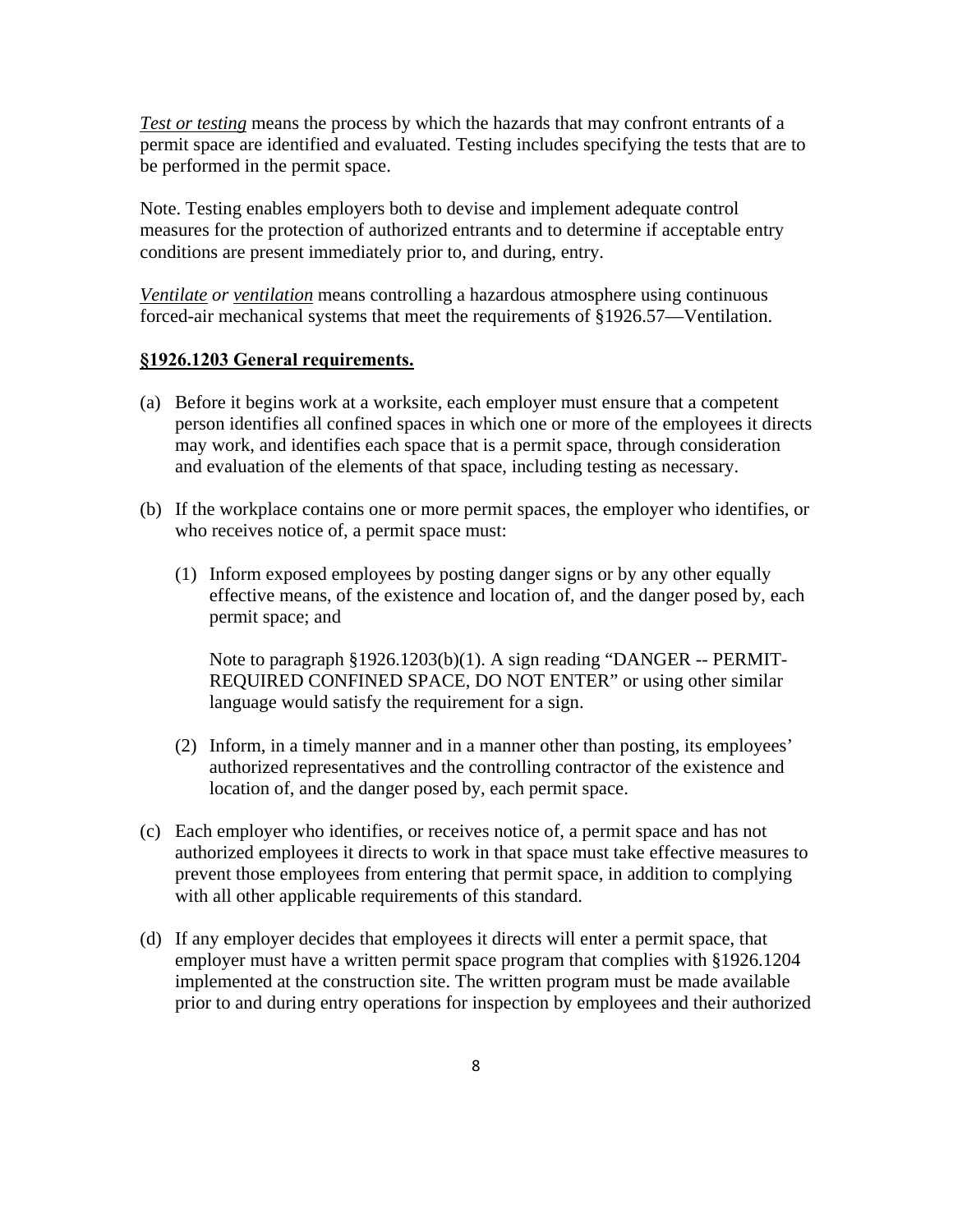representatives.

- (e) An employer may use the alternate procedures specified in paragraph §1926.1203(e)(2) for entering a permit space only under the conditions set forth in paragraph §1926.1203(e)(1).
	- (1) An employer whose employees enter a permit space need not comply with §§1926.1204 through 1206 and §§1926.1208 through 1211, provided that all of the following conditions are met:
		- (i) The employer can demonstrate that all physical hazards in the space are eliminated or isolated through engineering controls so that the only hazard posed by the permit space is an actual or potential hazardous atmosphere;
		- (ii) The employer can demonstrate that continuous forced air ventilation alone is sufficient to maintain that permit space safe for entry, and that, in the event the ventilation system stops working, entrants can exit the space safely;
		- (iii) The employer develops monitoring and inspection data that supports the demonstrations required by paragraphs §1926.1203(e)(1)(i) and  $§1926.1203(e)(1)(ii);$
		- (iv) If an initial entry of the permit space is necessary to obtain the data required by paragraph  $§1926.1203(e)(1)(iii)$ , the entry is performed in compliance with §§1926.1204 through 1211 of this standard;
		- (v) The determinations and supporting data required by paragraphs  $§1926.1203(e)(1)(i)$ , (e)(1)(ii), and (e)(1)(iii) are documented by the employer and are made available to each employee who enters the permit space under the terms of paragraph §1926.1203(e) or to that employee's authorized representative; and
		- (vi) Entry into the permit space under the terms of paragraph  $\S 1926.1203(e)(1)$ is performed in accordance with the requirements of paragraph §1926.1203(e)(2).

Note to paragraph §1926.1203(e)(1). See paragraph §1926.1203(g) for reclassification of a permit space after all hazards within the space have been eliminated.

(2) The following requirements apply to entry into permit spaces that meet the conditions set forth in paragraph §1926.1203(e)(1):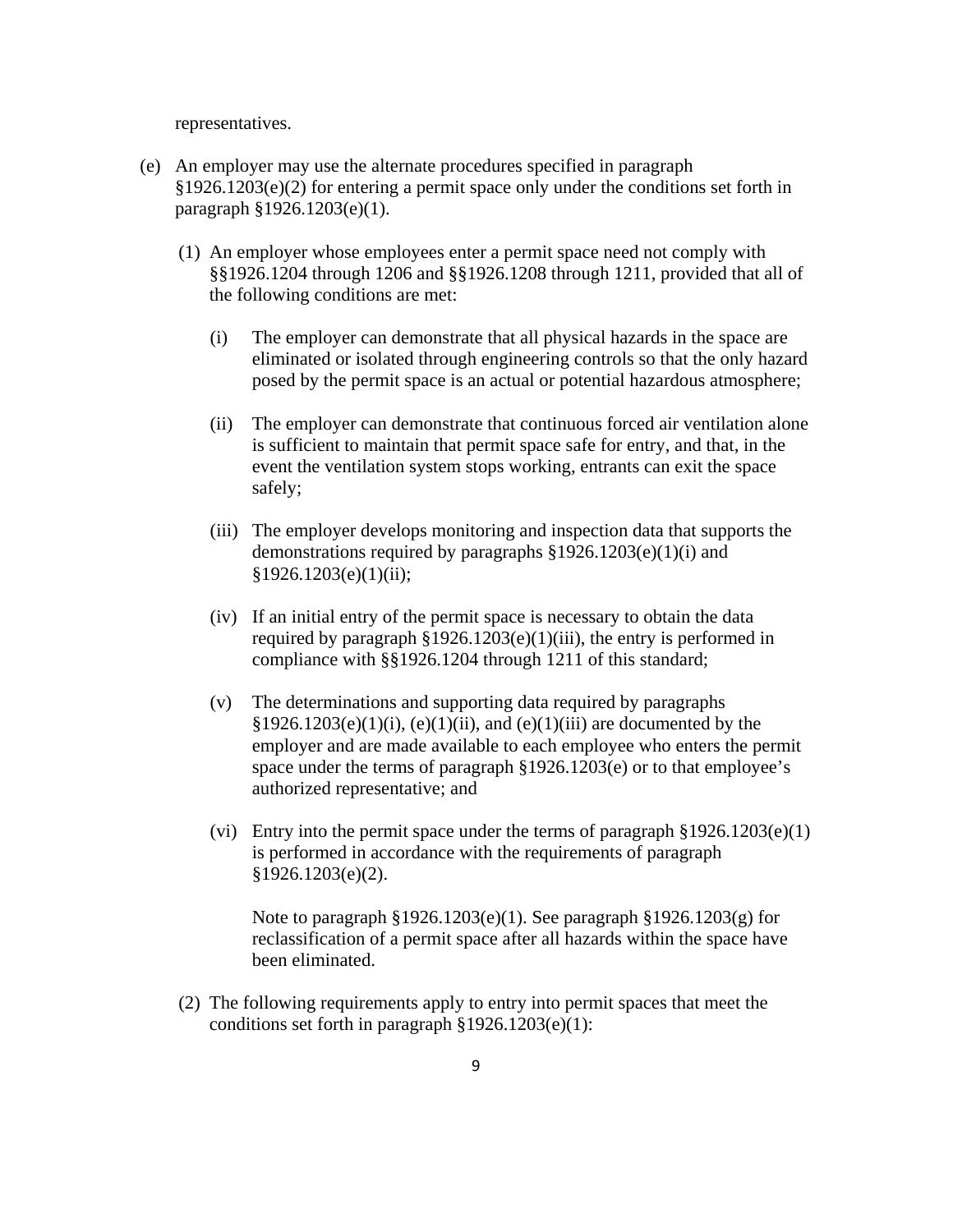- (i) Any conditions making it unsafe to remove an entrance cover must be eliminated before the cover is removed.
- (ii) When entrance covers are removed, the opening must be immediately guarded by a railing, temporary cover, or other temporary barrier that will prevent an accidental fall through the opening and that will protect each employee working in the space from foreign objects entering the space.
- (iii) Before an employee enters the space, the internal atmosphere must be tested, with a calibrated direct-reading instrument, for oxygen content, for flammable gases and vapors, and for potential toxic air contaminants, in that order. Any employee who enters the space, or that employee's authorized representative, must be provided an opportunity to observe the pre-entry testing required by this paragraph.
- (iv) No hazardous atmosphere is permitted within the space whenever any employee is inside the space.
- (v) Continuous forced air ventilation must be used, as follows:
	- (A) An employee must not enter the space until the forced air ventilation has eliminated any hazardous atmosphere;
	- (B) The forced air ventilation must be so directed as to ventilate the immediate areas where an employee is or will be present within the space and must continue until all employees have left the space;
	- (C) The air supply for the forced air ventilation must be from a clean source and must not increase the hazards in the space.
- (vi) The atmosphere within the space must be continuously monitored unless the entry employer can demonstrate that equipment for continuous monitoring is not commercially available or periodic monitoring is sufficient. If continuous monitoring is used, the employer must ensure that the monitoring equipment has an alarm that will notify all entrants if a specified atmospheric threshold is achieved, or that an employee will check the monitor with sufficient frequency to ensure that entrants have adequate time to escape. If continuous monitoring is not used, periodic monitoring is required. All monitoring must ensure that the continuous forced air ventilation is preventing the accumulation of a hazardous atmosphere. Any employee who enters the space, or that employee's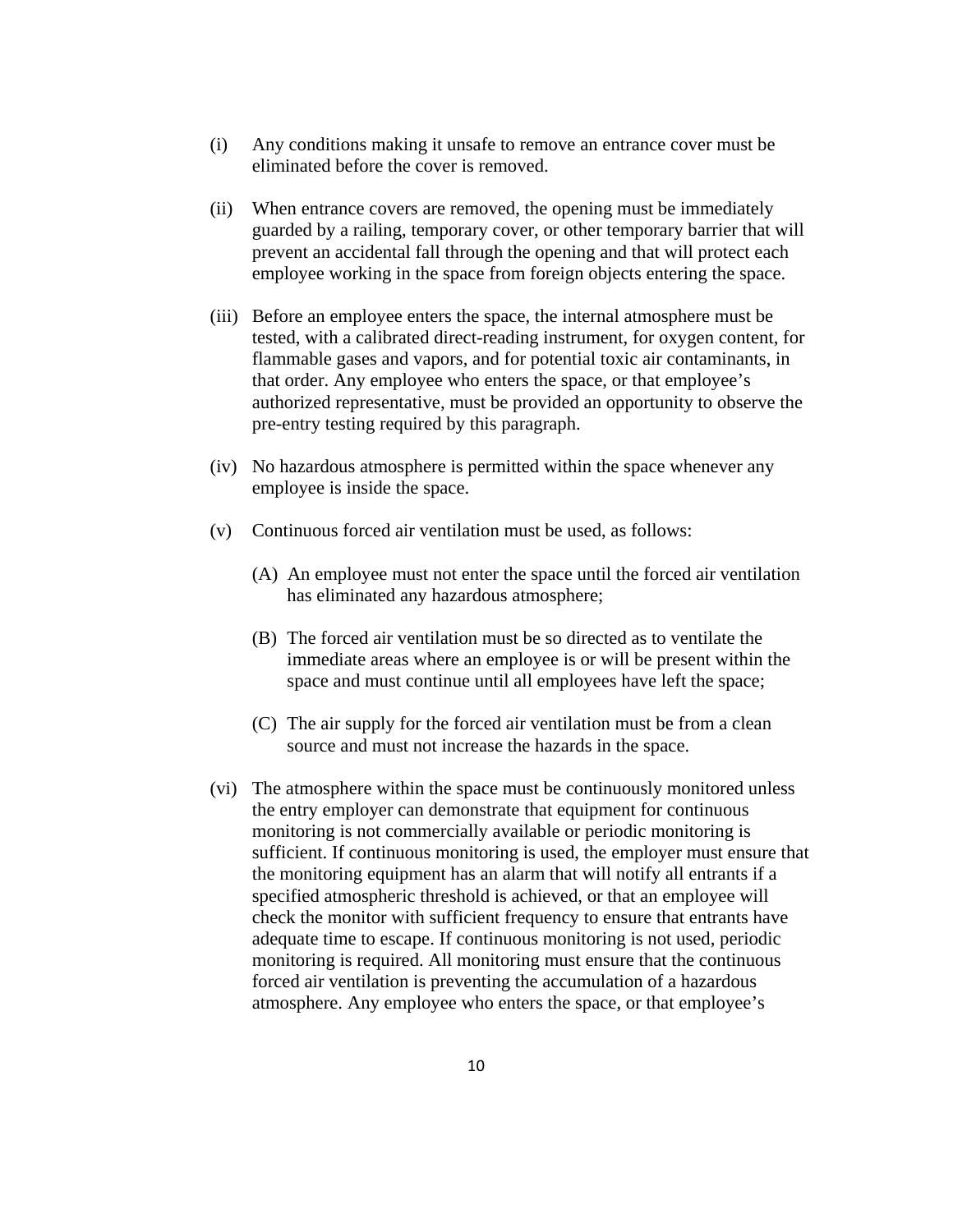authorized representative, must be provided with an opportunity to observe the testing required by this paragraph.

- (vii) If a hazard is detected during entry:
	- (A) Each employee must leave the space immediately;
	- (B) The space must be evaluated to determine how the hazard developed; and
	- (C) The employer must implement measures to protect employees from the hazard before any subsequent entry takes place.
- (viii) The employer must ensure a safe method of entering and exiting the space. If a hoisting system is used, it must be designed and manufactured for personnel hoisting; however, a job-made hoisting system is permissible if it is approved for personnel hoisting by a registered professional engineer, in writing, prior to use.
- (ix) The employer must verify that the space is safe for entry and that the preentry measures required by paragraph §1926.1203(e)(2) have been taken, through a written certification that contains the date, the location of the space, and the signature of the person providing the certification. The certification must be made before entry and must be made available to each employee entering the space or to that employee's authorized representative.
- (f) When there are changes in the use or configuration of a non-permit confined space that might increase the hazards to entrants, or some indication that the initial evaluation of the space may not have been adequate, each entry employer must have a competent person reevaluate that space and, if necessary, reclassify it as a permitrequired confined space.
- (g) A space classified by an employer as a permit-required confined space may only be reclassified as a non-permit confined space when a competent person determines that all of the applicable requirements in paragraphs  $\S 1926.1203(g)(1)$  through  $(g)(4)$ have been met:
	- (1) If the permit space poses no actual or potential atmospheric hazards and if all hazards within the space are eliminated or isolated without entry into the space (unless the employer can demonstrate that doing so without entry is infeasible), the permit space may be reclassified as a non-permit confined space for as long as the non-atmospheric hazards remain eliminated or isolated;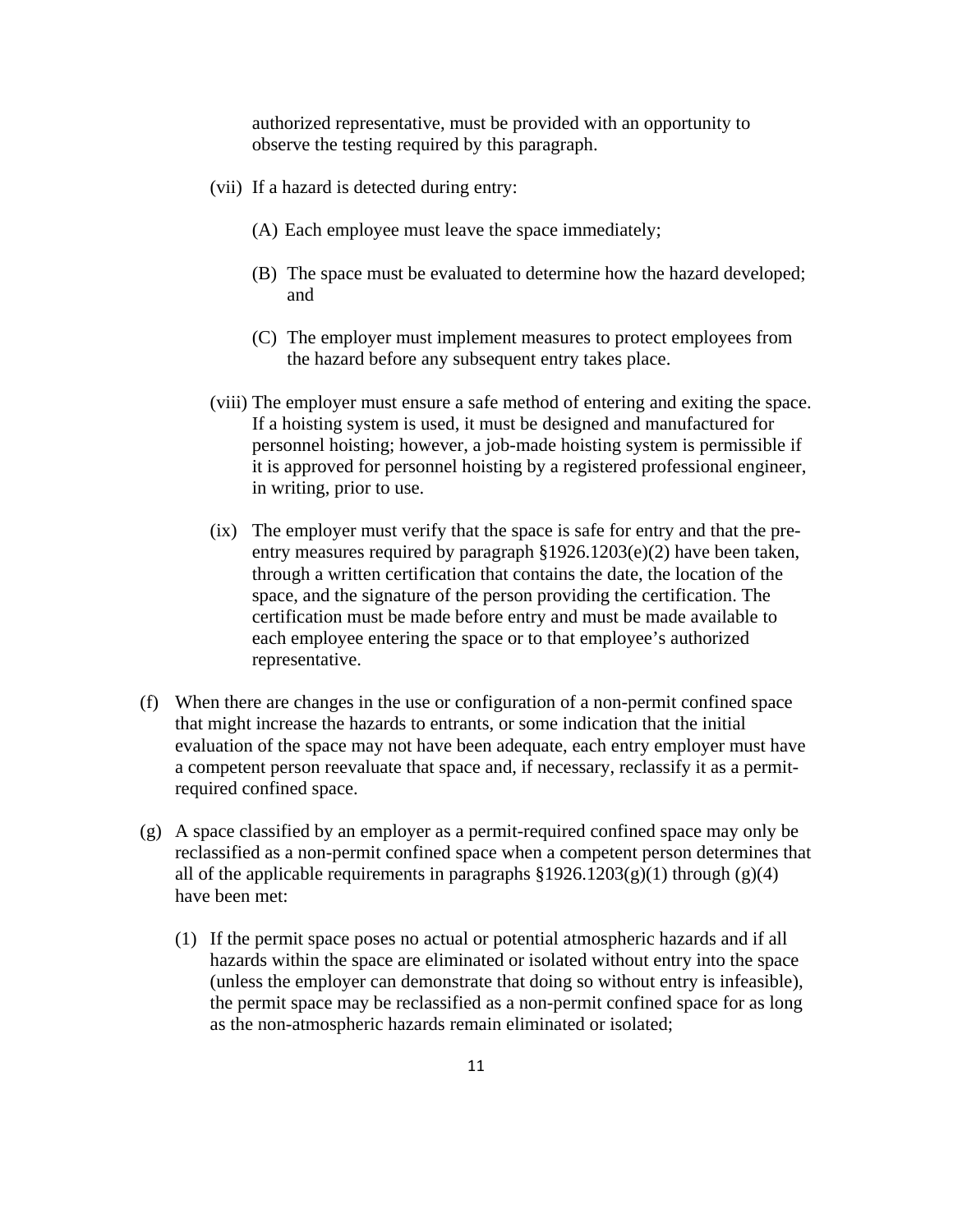(2) The entry employer must eliminate or isolate the hazards without entering the space, unless it can demonstrate that this is infeasible. If it is necessary to enter the permit space to eliminate or isolate hazards, such entry must be performed under §§1926.1204 through 1211 of this standard. If testing and inspection during that entry demonstrate that the hazards within the permit space have been eliminated or isolated, the permit space may be reclassified as a non-permit confined space for as long as the hazards remain eliminated or isolated;

Note to paragraph §1926.1203(g)(2). Control of atmospheric hazards through forced air ventilation does not constitute elimination or isolation of the hazards. Paragraph §1926.1203(e) covers permit space entry where the employer can demonstrate that forced air ventilation alone will control all hazards in the space.

- (3) The entry employer must document the basis for determining that all hazards in a permit space have been eliminated or isolated, through a certification that contains the date, the location of the space, and the signature of the person making the determination. The certification must be made available to each employee entering the space or to that employee's authorized representative; and
- (4) If hazards arise within a permit space that has been reclassified as a non-permit space under paragraph §1926.1203(g), each employee in the space must exit the space. The entry employer must then reevaluate the space and reclassify it as a permit space as appropriate in accordance with all other applicable provisions of this standard.
- (h) Permit Space Entry Communication and Coordination:
	- (1) Before entry operations begin, the host employer must provide the following information, if it has it, to the controlling contractor:
		- (i) The location of each known permit space;
		- (ii) The hazards or potential hazards in each space or the reason it is a permit space; and
		- (iii) Any precautions that the host employer or any previous controlling contractor or entry employer implemented for the protection of employees in the permit space.
	- (2) Before entry operations begin, the controlling contractor must: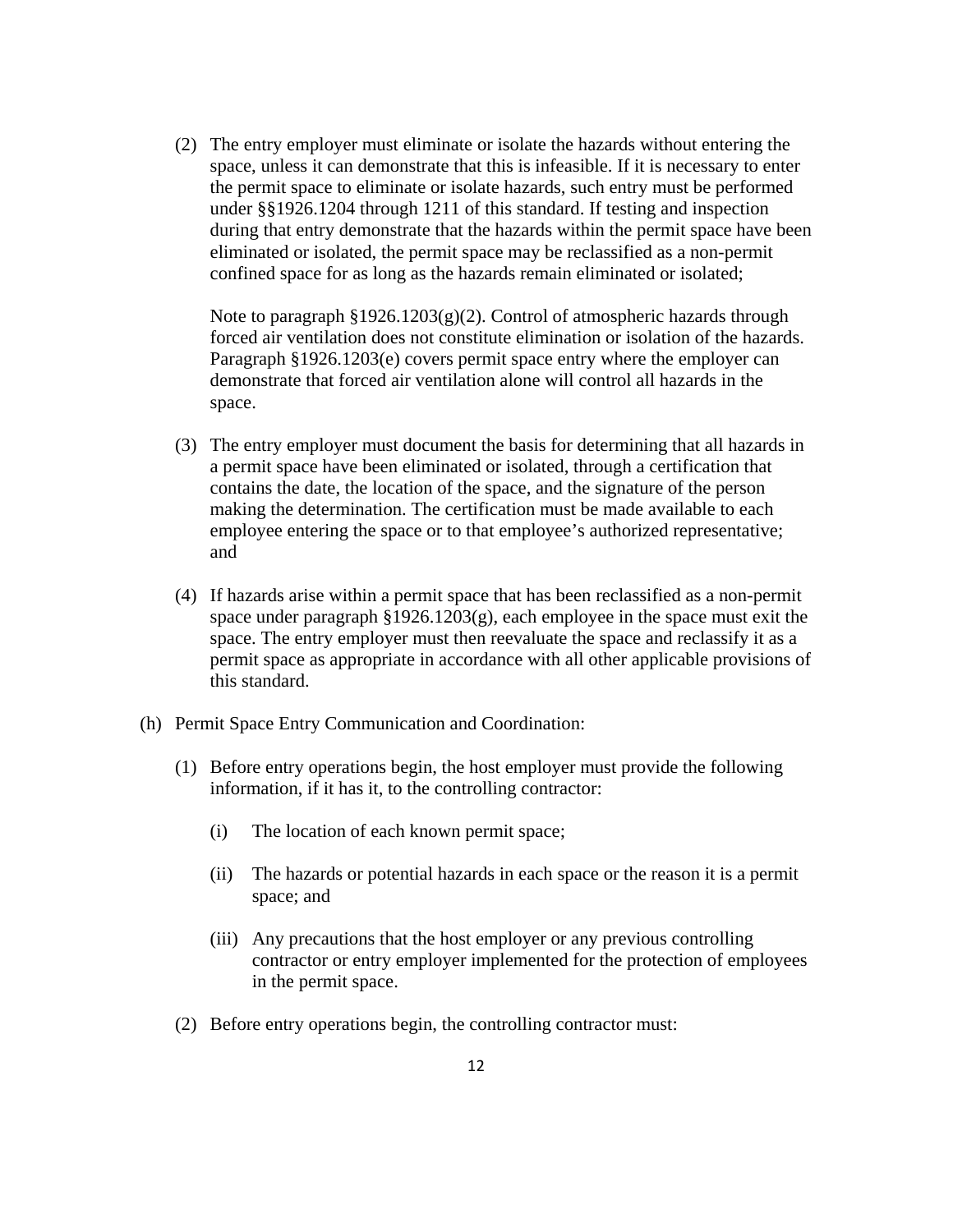- (i) Obtain the host employer's information about the permit space hazards and previous entry operations; and
- (ii) Provide the following information to each entity entering a permit space and any other entity at the worksite whose activities could foreseeably result in a hazard in the permit space:
	- (A) The information received from the host employer;
	- (B) Any additional information the controlling contractor has about the subjects listed in paragraph  $(h)(1)$  of this section; and
	- (C) The precautions that the host employer, controlling contractor, or other entry employers implemented for the protection of employees in the permit spaces.
- (3) Before entry operations begin, each entry employer must:
	- (i) Obtain all of the controlling contractor's information regarding permit space hazards and entry operations; and
	- (ii) Inform the controlling contractor of the permit space program that the entry employer will follow, including any hazards likely to be confronted or created in each permit space.
- (4) The controlling contractor and entry employer(s) must coordinate entry operations when:
	- (i) More than one entity performs permit space entry at the same time; or
	- (ii) Permit space entry is performed at the same time that any activities that could foreseeably result in a hazard in the permit space are performed.
- (5) After entry operations:
	- (i) The controlling contractor must debrief each entity that entered a permit space regarding the permit space program followed and any hazards confronted or created in the permit space(s) during entry operations;
	- (ii) The entry employer must inform the controlling contractor in a timely manner of the permit space program followed and of any hazards confronted or created in the permit space(s) during entry operations; and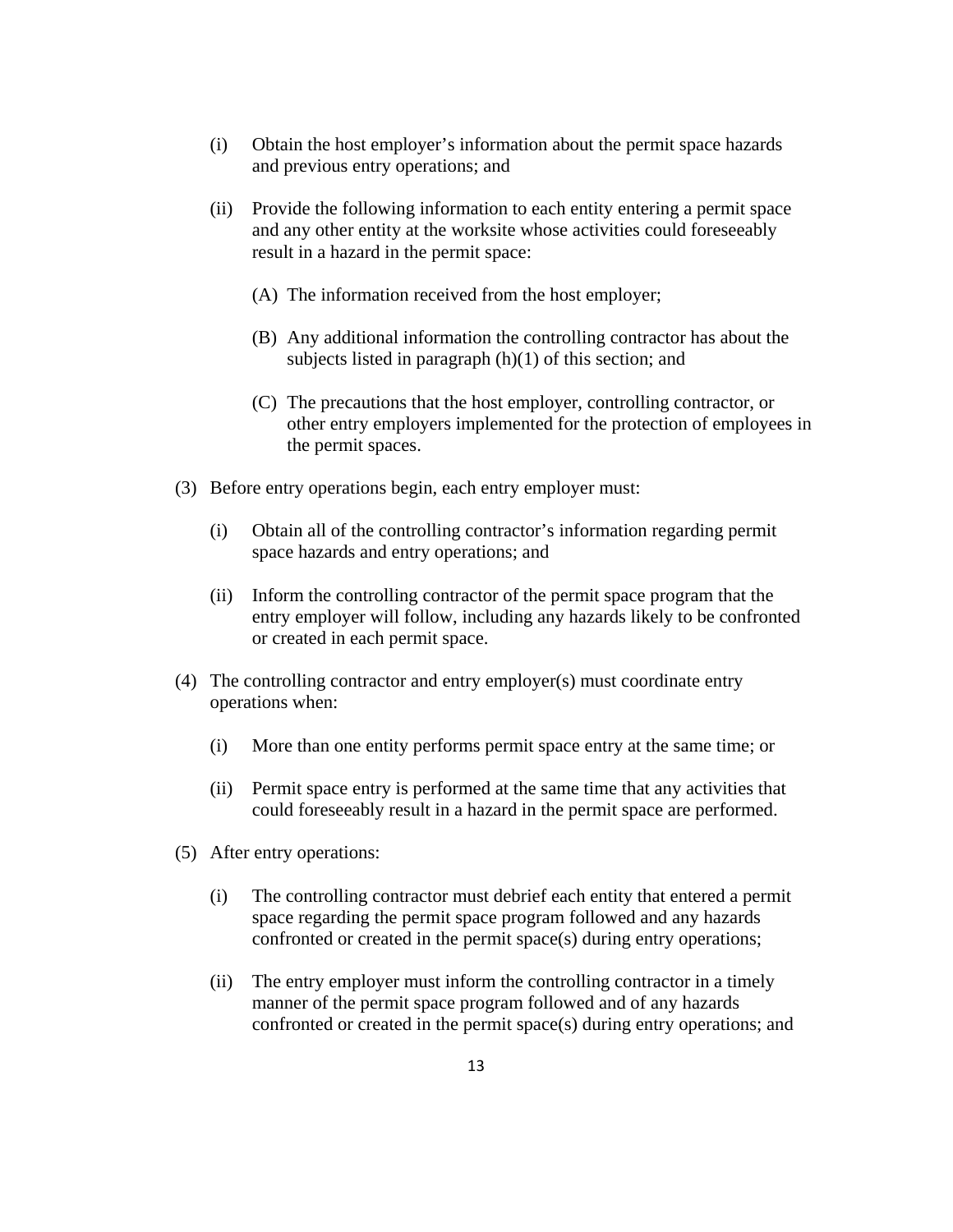(iii) The controlling contractor must apprise the host employer of the information exchanged with the entry entities pursuant to this subparagraph.

Note to paragraph §1926.1203(h). Unless a host employer or controlling contractor has or will have employees in a confined space, it is not required to enter any confined space to collect the information specified in this paragraph (h).

(iv) If there is no controlling contractor present at the worksite, the requirements for, and role of, controlling contactors in §1926.1203 must be fulfilled by the host employer or other employer who arranges to have employees of another employer perform work that involves permit space entry.

#### **§1926.1204 Permit-Required Confined Space Program.**

Each entry employer must:

- (a) Implement the measures necessary to prevent unauthorized entry;
- (b) Identify and evaluate the hazards of permit spaces before employees enter them;
- (c) Develop and implement the means, procedures, and practices necessary for safe permit space entry operations, including, but not limited to, the following:
	- (1) Specifying acceptable entry conditions;
	- (2) Providing each authorized entrant or that employee's authorized representative with the opportunity to observe any monitoring or testing of permit spaces;
	- (3) Isolating the permit space and physical hazard(s) within the space;
	- (4) Purging, inerting, flushing, or ventilating the permit space as necessary to eliminate or control atmospheric hazards;

Note to paragraph  $$1204(c)(4)$ . When an employer is unable to reduce the atmosphere below 10 percent LFL, the employer may only enter if the employer inerts the space so as to render the entire atmosphere in the space noncombustible, and the employees use PPE to address any other atmospheric hazards (such as oxygen deficiency), and the employer eliminates or isolates all physical hazards in the space.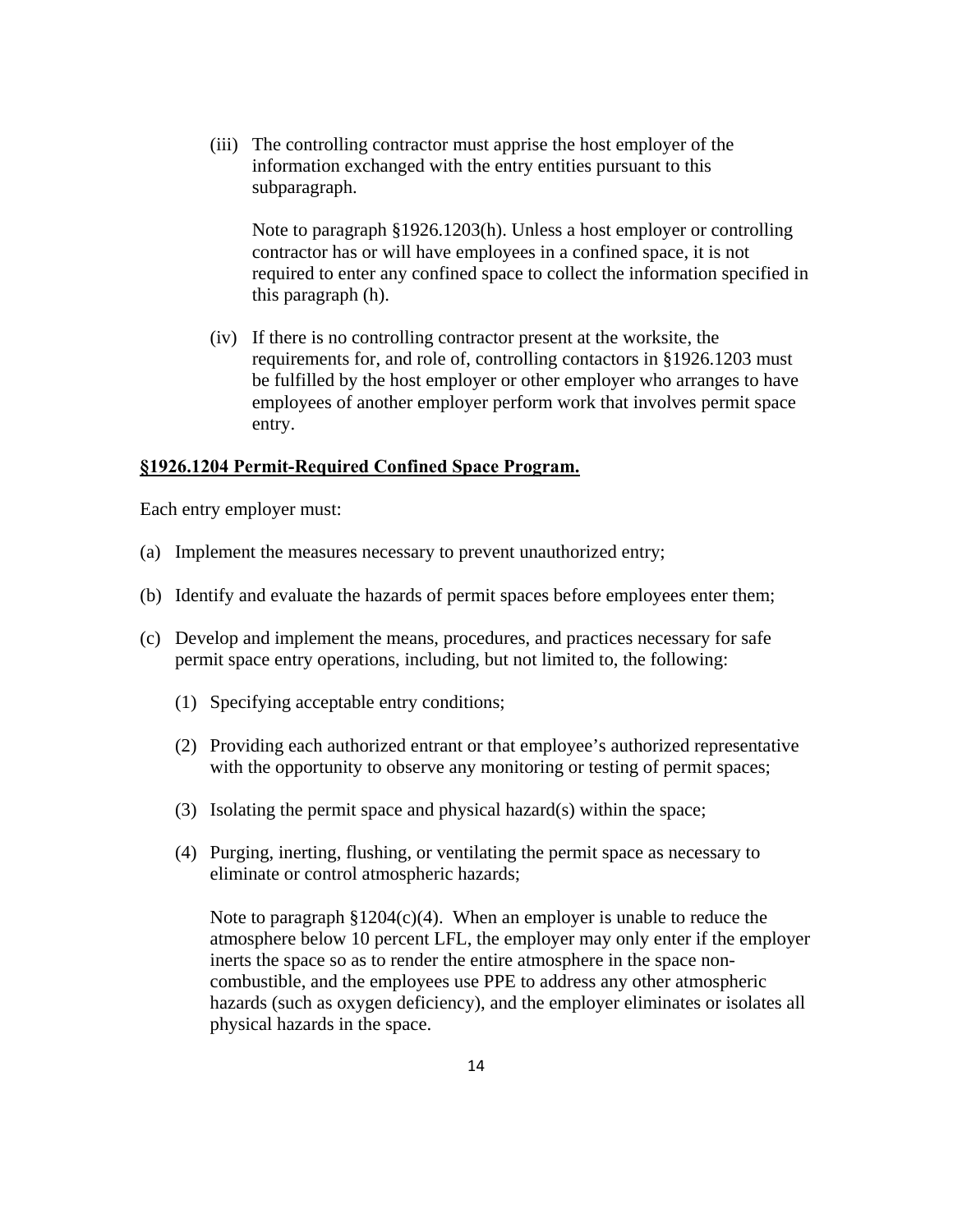- (5) Determining that, in the event the ventilation system stops working, the monitoring procedures will detect an increase in atmospheric hazard levels in sufficient time for the entrants to safely exit the permit space;
- (6) Providing pedestrian, vehicle, or other barriers as necessary to protect entrants from external hazards;
- (7) Verifying that conditions in the permit space are acceptable for entry throughout the duration of an authorized entry, and ensuring that employees are not allowed to enter into, or remain in, a permit space with a hazardous atmosphere unless the employer can demonstrate that personal protective equipment (PPE) will provide effective protection for each employee in the permit space and provides the appropriate PPE to each employee; and
- (8) Eliminating any conditions (for example, high pressure) that could make it unsafe to remove an entrance cover.
- (d) Provide the following equipment (specified in paragraphs §1926.1204(d)(1) through (d)(9)) at no cost to each employee, maintain that equipment properly, and ensure that each employee uses that equipment properly:
	- (1) Testing and monitoring equipment needed to comply with paragraph §1926.1204(e);
	- (2) Ventilating equipment needed to obtain acceptable entry conditions;
	- (3) Communications equipment necessary for compliance with paragraphs §1926.1208(c) and §1926.1209(e), including any necessary electronic communication equipment for attendants assessing entrants' status in multiple spaces;
	- (4) Personal protective equipment insofar as feasible engineering and work-practice controls do not adequately protect employees;

Note to paragraph §1926.1204(d)(4). The requirements of subpart E of this part and other PPE requirements continue to apply to the use of PPE in a permit space. For example, if employees use respirators, then the respirator requirements in §1926.103 (Respiratory protection) must be met.

(5) Lighting equipment that meets the minimum illumination requirements in §1926.56, that is approved for the ignitable or combustible properties of the specific gas, vapor, dust, or fiber that will be present, and that is sufficient to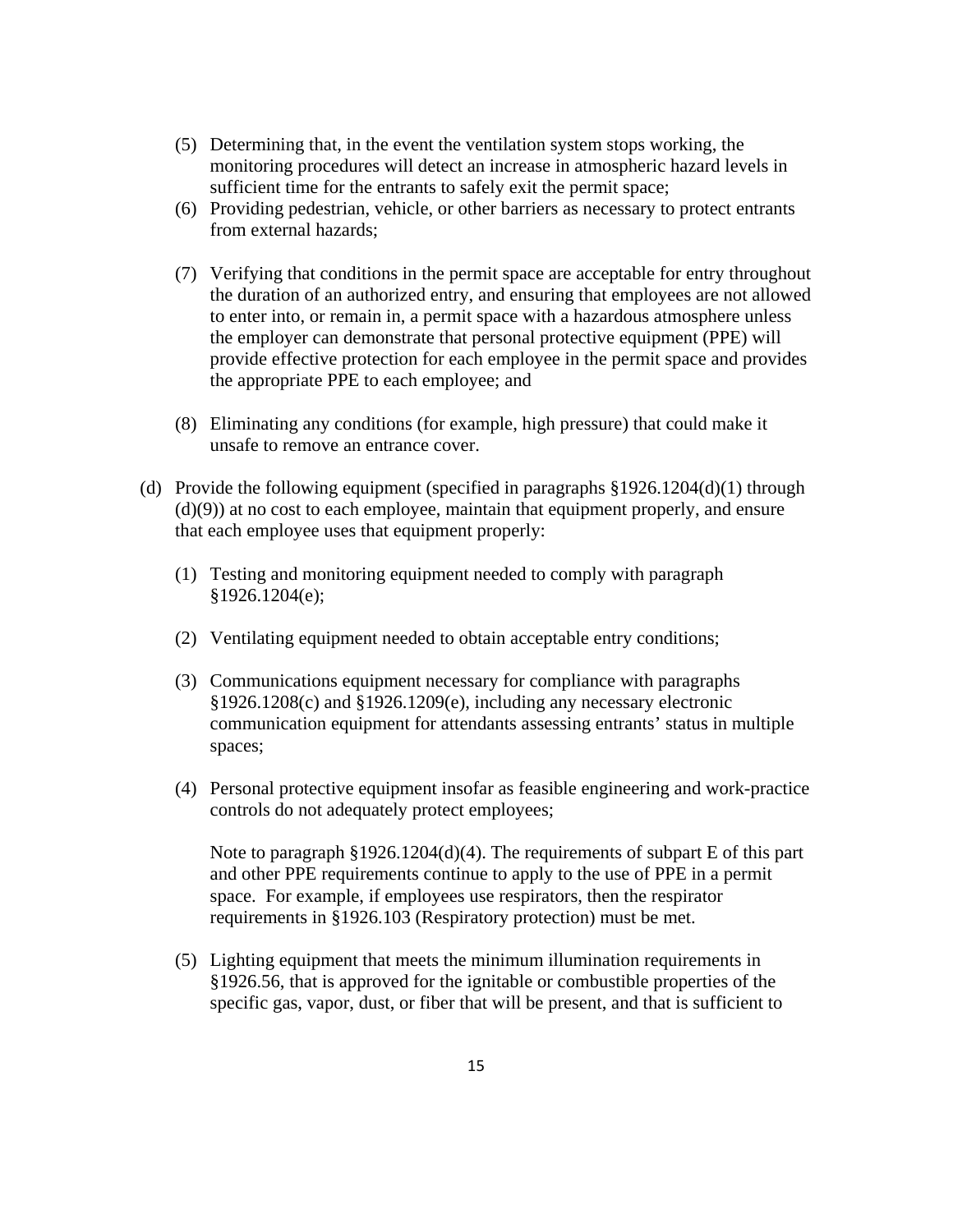enable employees to see well enough to work safely and to exit the space quickly in an emergency;

- (6) Barriers and shields as required by paragraph  $§1926.1204(c)(4);$
- (7) Equipment, such as ladders, needed for safe ingress and egress by authorized entrants;
- (8) Rescue and emergency equipment needed to comply with paragraph §1926.1204(i), except to the extent that the equipment is provided by rescue services; and
- (9) Any other equipment necessary for safe entry into, safe exit from, and rescue from, permit spaces.
- (e) Evaluate permit space conditions in accordance with the following paragraphs  $(e)(1)$ through (6) of this section when entry operations are conducted:
	- (1) Test conditions in the permit space to determine if acceptable entry conditions exist before changes to the space's natural ventilation are made, and before entry is authorized to begin, except that, if an employer demonstrates that isolation of the space is infeasible because the space is large or is part of a continuous system (such as a sewer), the employer must:
		- (i) Perform pre-entry testing to the extent feasible before entry is authorized; and,
		- (ii) If entry is authorized, continuously monitor entry conditions in the areas where authorized entrants are working, except that employers may use periodic monitoring in accordance with paragraph §1926.1204(e)(2) for monitoring an atmospheric hazard if they can demonstrate that equipment for continuously monitoring that hazard is not commercially available;
		- (iii) Provide an early-warning system that continuously monitors for nonisolated engulfment hazards. The system must alert authorized entrants and attendants in sufficient time for the authorized entrants to safely exit the space.
	- (2) Continuously monitor atmospheric hazards unless the employer can demonstrate that the equipment for continuously monitoring a hazard is not commercially available or that periodic monitoring is of sufficient frequency to ensure that the atmospheric hazard is being controlled at safe levels. If continuous monitoring is not used, periodic monitoring is required with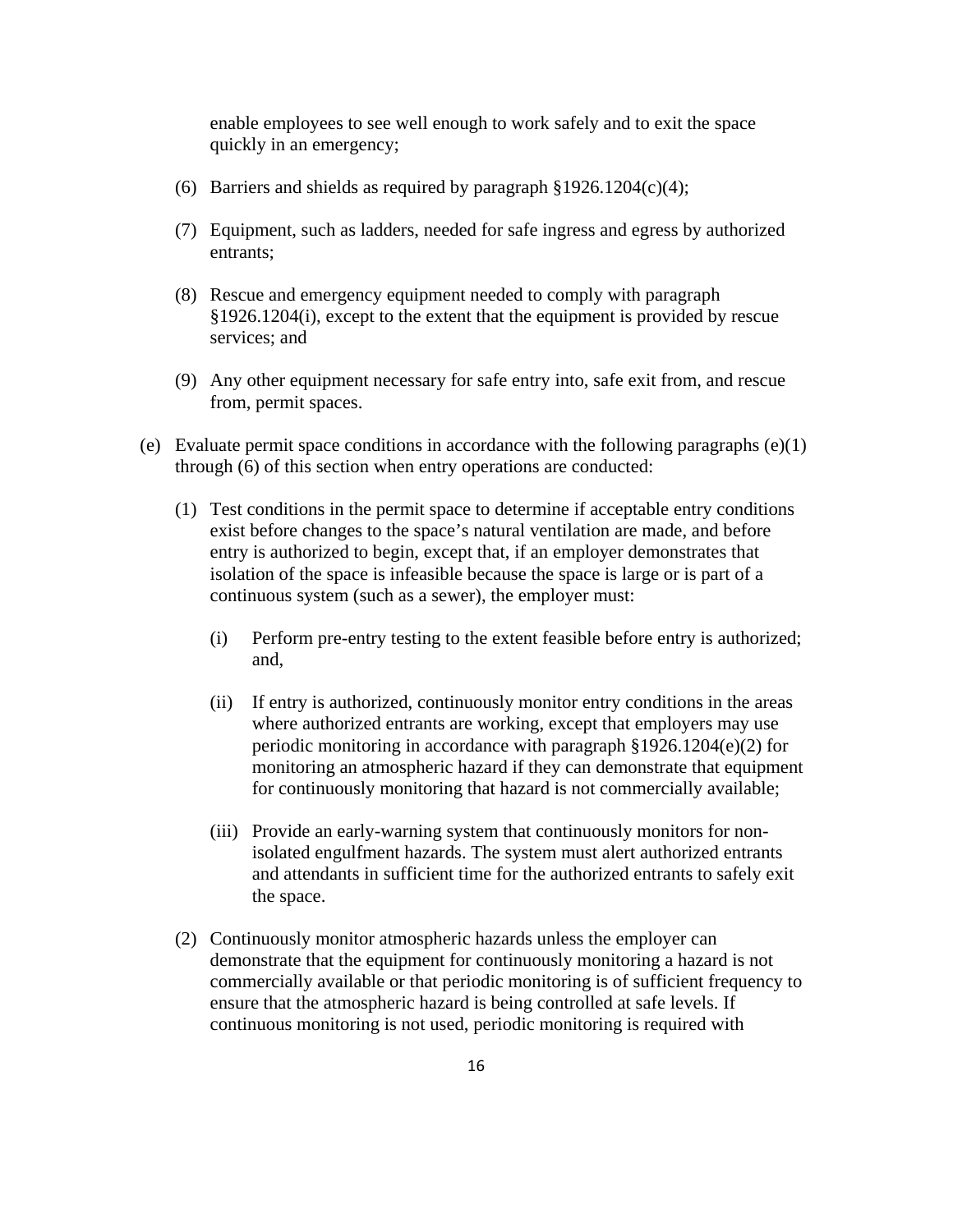sufficient frequency to ensure that acceptable entry conditions are being maintained during the course of entry operations;

- (3) When testing for atmospheric hazards, test first for oxygen, then for combustible gases and vapors, and then for toxic gases and vapors;
- (4) Provide each authorized entrant or that employee's authorized representative an opportunity to observe the pre-entry and any subsequent testing or monitoring of permit spaces;
- (5) Reevaluate the permit space in the presence of any authorized entrant or that employee's authorized representative who requests that the employer conduct such reevaluation because there is some indication that the evaluation of that space may not have been adequate; and
- (6) Immediately provide each authorized entrant or that employee's authorized representative with the results of any testing conducted in accordance with §1926.1204 of this standard.
- (f) Provide at least one attendant outside the permit space into which entry is authorized for the duration of entry operations;
	- (1) Attendants may be assigned to more than one permit space provided the duties described in §1926.1209 of this standard can be effectively performed for each permit space.
	- (2) Attendants may be stationed at any location outside the permit space as long as the duties described in §1926.1209 of this standard can be effectively performed for each permit space to which the attendant is assigned.
- (g) If multiple spaces are to be assigned to a single attendant, include in the permit program the means and procedures to enable the attendant to respond to an emergency affecting one or more of those permit spaces without distraction from the attendant's responsibilities under §1926.1209 of this standard;
- (h) Designate each person who is to have an active role (as, for example, authorized entrants, attendants, entry supervisors, or persons who test or monitor the atmosphere in a permit space) in entry operations, identify the duties of each such employee, and provide each such employee with the training required by §1926.1207 of this standard;
- (i) Develop and implement procedures for summoning rescue and emergency services (including procedures for summoning emergency assistance in the event of a failed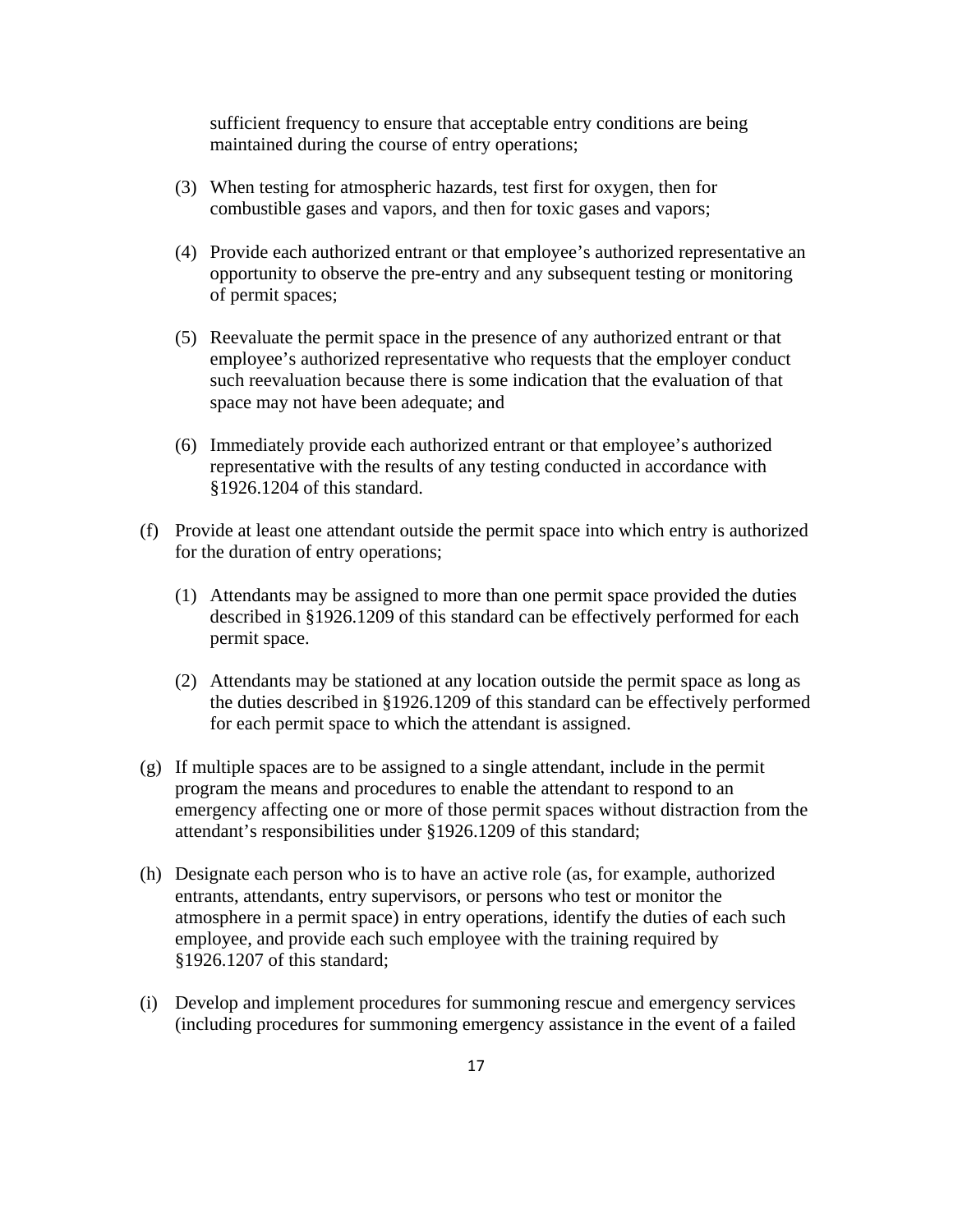non-entry rescue), for rescuing entrants from permit spaces, for providing necessary emergency services to rescued employees, and for preventing unauthorized personnel from attempting a rescue;

- (j) Develop and implement a system for the preparation, issuance, use, and cancellation of entry permits as required by this standard, including the safe termination of entry operations under both planned and emergency conditions;
- (k) Develop and implement procedures to coordinate entry operations, in consultation with the controlling contractor, when employees of more than one employer are working simultaneously in a permit space or elsewhere on the worksite where their activities could, either alone or in conjunction with the activities within a permit space, foreseeably result in a hazard within the confined space, so that employees of one employer do not endanger the employees of any other employer;
- (l) Develop and implement procedures (such as closing off a permit space and canceling the permit) necessary for concluding the entry after entry operations have been completed;
- (m) Review entry operations when the measures taken under the permit space program may not protect employees and revise the program to correct deficiencies found to exist before subsequent entries are authorized; and

Note to paragraph  $\S 1926.1204(m)$ . Examples of circumstances requiring the review of the permit space program include, but are not limited to: any unauthorized entry of a permit space, the detection of a permit space hazard not covered by the permit, the detection of a condition prohibited by the permit, the occurrence of an injury or near-miss during entry, a change in the use or configuration of a permit space, and employee complaints about the effectiveness of the program.

(n) Review the permit space program, using the canceled permits retained under paragraph §1926.1205(f), within 1 year after each entry and revise the program as necessary to ensure that employees participating in entry operations are protected from permit space hazards.

Note to paragraph §1926.1204(n). Employers may perform a single annual review covering all entries performed during a 12-month period. If no entry is performed during a 12-month period, no review is necessary.

### **§1926.1205 Permitting Process.**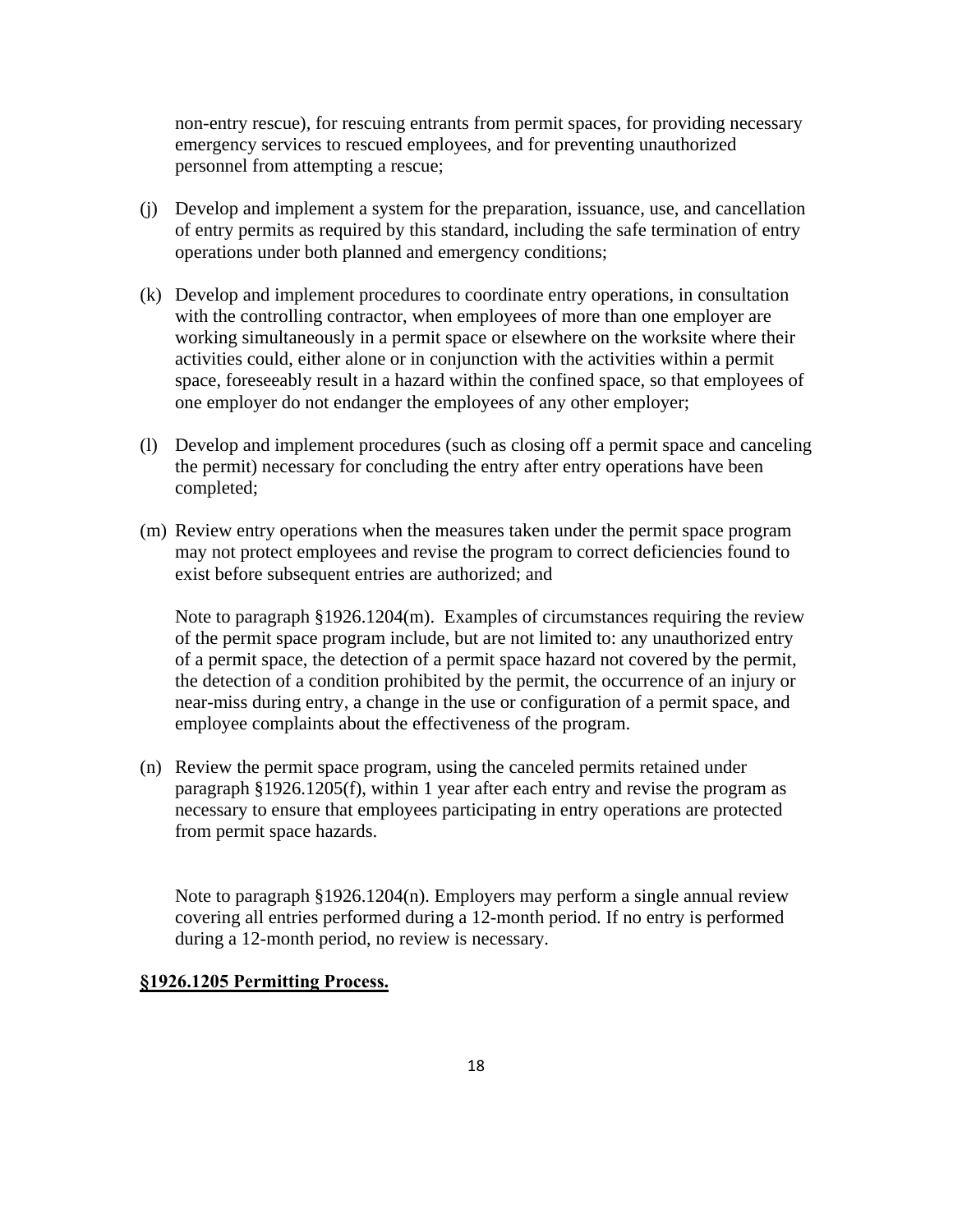- (a) Before entry is authorized, each entry employer must document the completion of measures required by paragraph §1926.1204(c) of this standard by preparing an entry permit.
- (b) Before entry begins, the entry supervisor identified on the permit must sign the entry permit to authorize entry.
- (c) The completed permit must be made available at the time of entry to all authorized entrants or their authorized representatives, by posting it at the entry portal or by any other equally effective means, so that the entrants can confirm that pre-entry preparations have been completed.
- (d) The duration of the permit may not exceed the time required to complete the assigned task or job identified on the permit in accordance with paragraph §1926.1206(b) of this standard.
- (e) The entry supervisor must terminate entry and take the following action when any of the following apply:
	- (1) Cancel the entry permit when the entry operations covered by the entry permit have been completed; or
	- (2) Suspend or cancel the entry permit and fully reassess the space before allowing reentry when a condition that is not allowed under the entry permit arises in or near the permit space and that condition is temporary in nature and does not change the configuration of the space or create any new hazards within it; and
	- (3) Cancel the entry permit when a condition that is not allowed under the entry permit arises in or near the permit space and that condition is not covered by subparagraph (e)(2) of this section.
- (f) The entry employer must retain each canceled entry permit for at least 1 year to facilitate the review of the permit-required confined space program required by paragraph §1926.1204(n) of this standard. Any problems encountered during an entry operation must be noted on the pertinent permit so that appropriate revisions to the permit space program can be made.

# **§1926.1206 Entry permit.**

The entry permit that documents compliance with this section and authorizes entry to a permit space must identify:

(a) The permit space to be entered;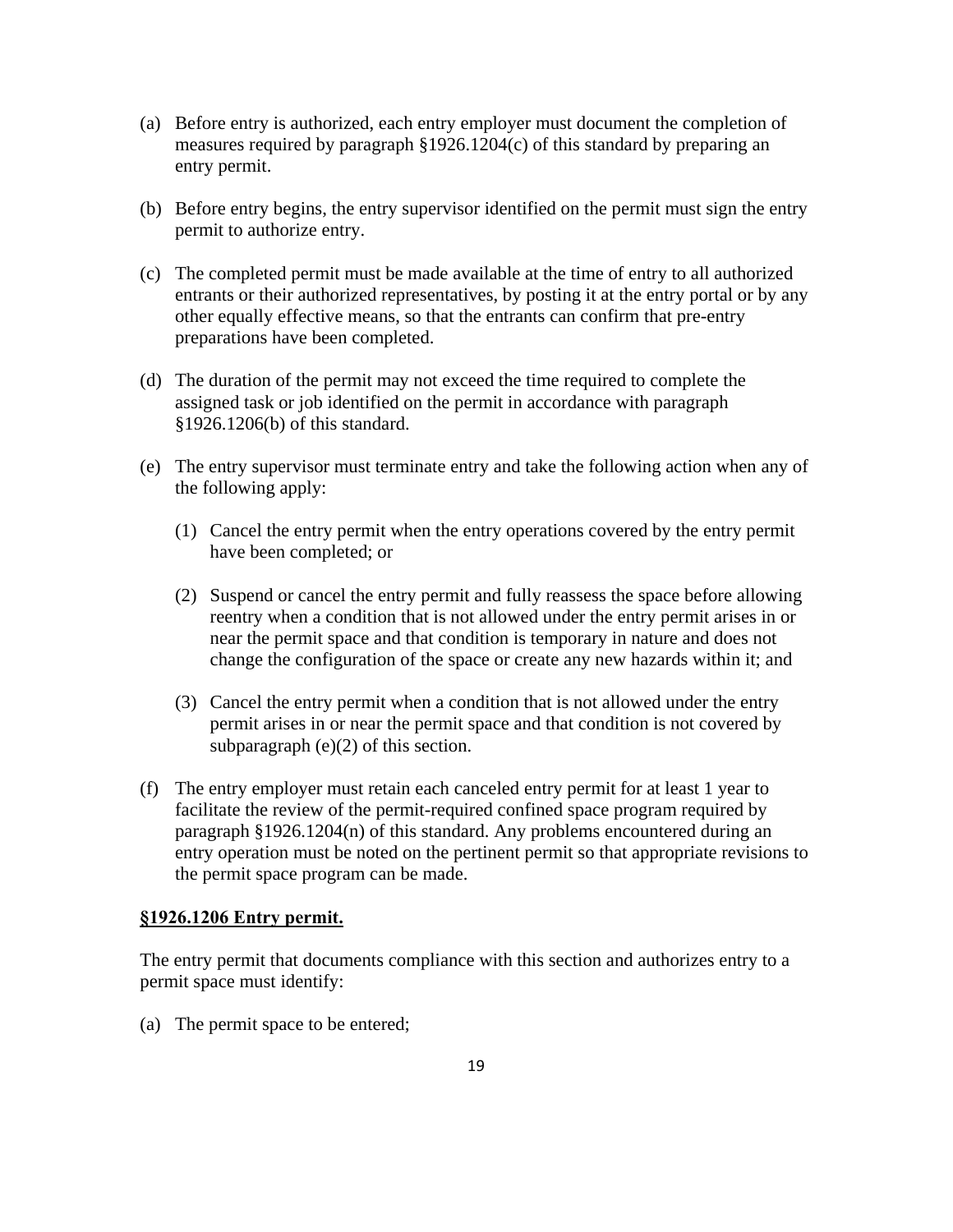- (b) The purpose of the entry;
- (c) The date and the authorized duration of the entry permit;
- (d) The authorized entrants within the permit space, by name or by such other means (for example, through the use of rosters or tracking systems) as will enable the attendant to determine quickly and accurately, for the duration of the permit, which authorized entrants are inside the permit space;

Note to paragraph §1926.1206(d). This requirement may be met by inserting a reference on the entry permit as to the means used, such as a roster or tracking system, to keep track of the authorized entrants within the permit space.

- (e) Means of detecting an increase in atmospheric hazard levels in the event the ventilation system stops working;
- (f) Each person, by name, currently serving as an attendant;
- (g) The individual, by name, currently serving as entry supervisor, and the signature or initials of each entry supervisor who authorizes entry;
- (h) The hazards of the permit space to be entered;
- (i) The measures used to isolate the permit space and to eliminate or control permit space hazards before entry;

Note to paragraph §1926.1206(i). Those measures can include, but are not limited to, the lockout or tagging of equipment and procedures for purging, inerting, ventilating, and flushing permit spaces.

- (j) The acceptable entry conditions;
- (k) The results of tests and monitoring performed under paragraph §1926.1204(e) of this standard, accompanied by the names or initials of the testers and by an indication of when the tests were performed;
- (l) The rescue and emergency services that can be summoned and the means (such as the equipment to use and the numbers to call) for summoning those services;
- (m) The communication procedures used by authorized entrants and attendants to maintain contact during the entry;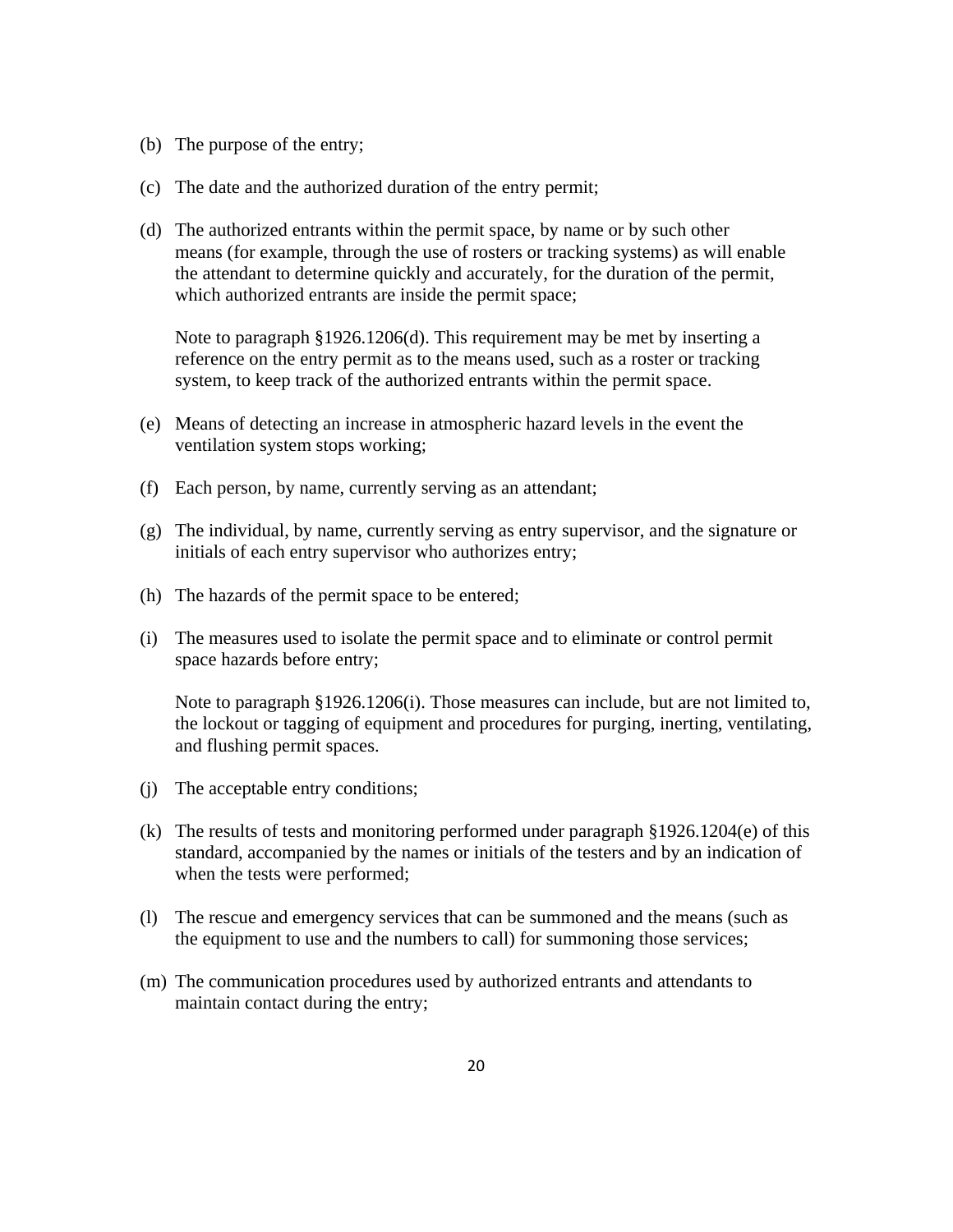- (n) Equipment, such as personal protective equipment, testing equipment, communications equipment, alarm systems, and rescue equipment, to be provided for compliance with this standard;
- (o) Any other information necessary, given the circumstances of the particular confined space, to ensure employee safety; and
- (p) Any additional permits, such as for hot work, that have been issued to authorize work in the permit space.

#### **§1926.1207 Training.**

- (a) The employer must provide training to each employee whose work is regulated by this standard, at no cost to the employee, and ensure that the employee possesses the understanding, knowledge, and skills necessary for the safe performance of the duties assigned under this standard. This training must result in an understanding of the hazards in the permit space and the methods used to isolate, control or in other ways protect employees from these hazards, and for those employees not authorized to perform entry rescues, in the dangers of attempting such rescues.
- (b) Training required by this section must be provided to each affected employee:
	- (1) In both a language and vocabulary that the employee can understand;
	- (2) Before the employee is first assigned duties under this standard;
	- (3) Before there is a change in assigned duties;
	- (4) Whenever there is a change in permit space entry operations that presents a hazard about which an employee has not previously been trained; and
	- (5) Whenever there is any evidence of a deviation from the permit space entry procedures required by paragraph §1926.1204(c) of this standard or there are inadequacies in the employee's knowledge or use of these procedures.
- (c) The training must establish employee proficiency in the duties required by this standard and must introduce new or revised procedures, as necessary, for compliance with this standard.
- (d) The employer must maintain training records to show that the training required by paragraphs §1926.1207(a) through (c) of this standard has been accomplished. The training records must contain each employee's name, the name of the trainers, and the dates of training. The documentation must be available for inspection by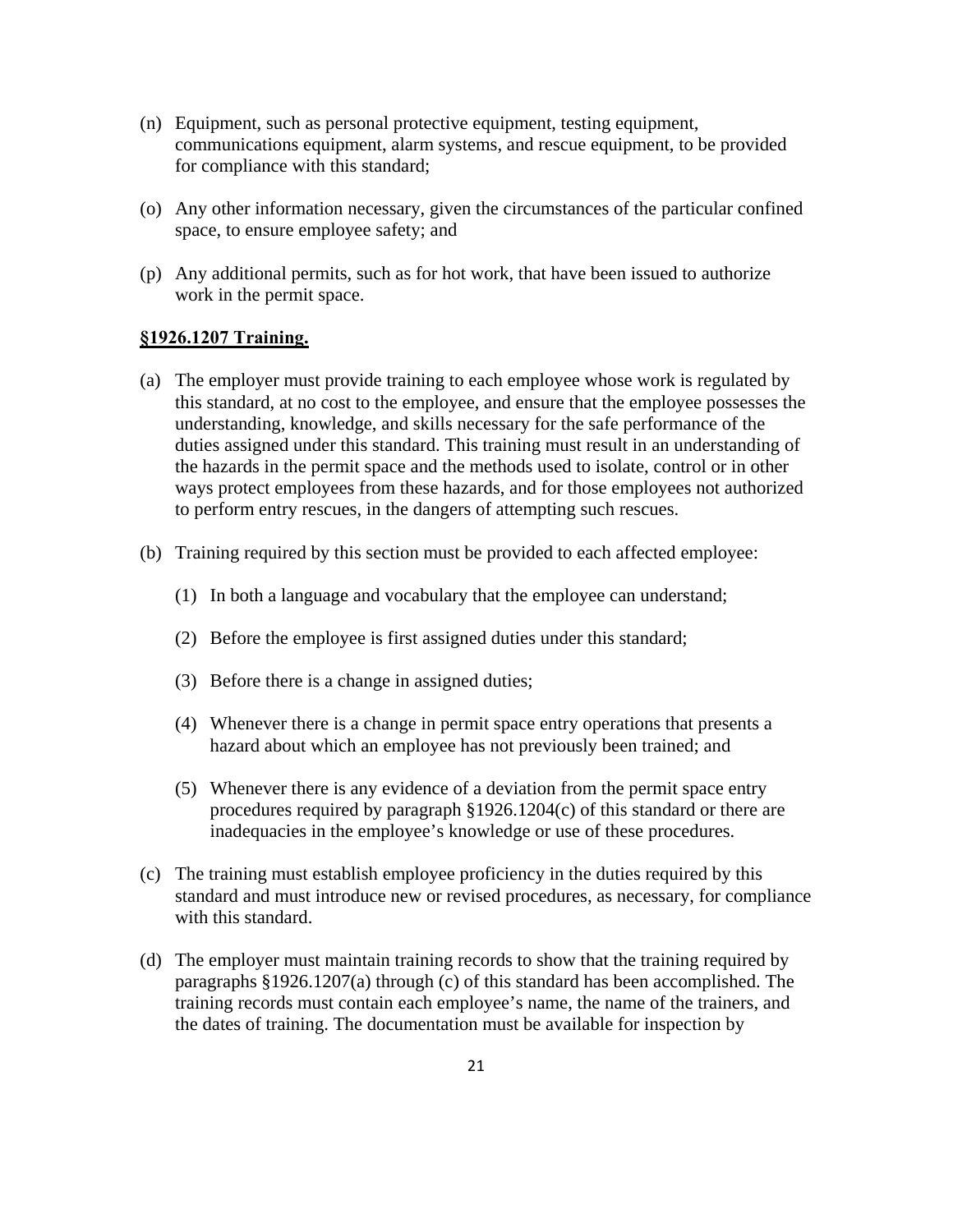employees and their authorized representatives, for the period of time the employee is employed by that employer.

### **§1926.1208 Duties of authorized entrants.**

The entry employer must ensure that all authorized entrants:

- (a) Are familiar with and understand the hazards that may be faced during entry, including information on the mode, signs or symptoms, and consequences of the exposure;
- (b) Properly use equipment as required by paragraph §1926.1204(d) of this standard;
- (c) Communicate with the attendant as necessary to enable the attendant to assess entrant status and to enable the attendant to alert entrants of the need to evacuate the space as required by paragraph §1926.1209(f) of this standard;
- (d) Alert the attendant whenever:
	- (1) There is any warning sign or symptom of exposure to a dangerous situation; or
	- (2) The entrant detects a prohibited condition; and
- (e) Exit from the permit space as quickly as possible whenever:
	- (1) An order to evacuate is given by the attendant or the entry supervisor;
	- (2) There is any warning sign or symptom of exposure to a dangerous situation;
	- (3) The entrant detects a prohibited condition; or
	- (4) An evacuation alarm is activated.

#### **§1926.1209 Duties of attendants.**

The entry employer must ensure that each attendant:

- (a) Is familiar with and understands the hazards that may be faced during entry, including information on the mode, signs or symptoms, and consequences of the exposure;
- (b) Is aware of possible behavioral effects of hazard exposure in authorized entrants;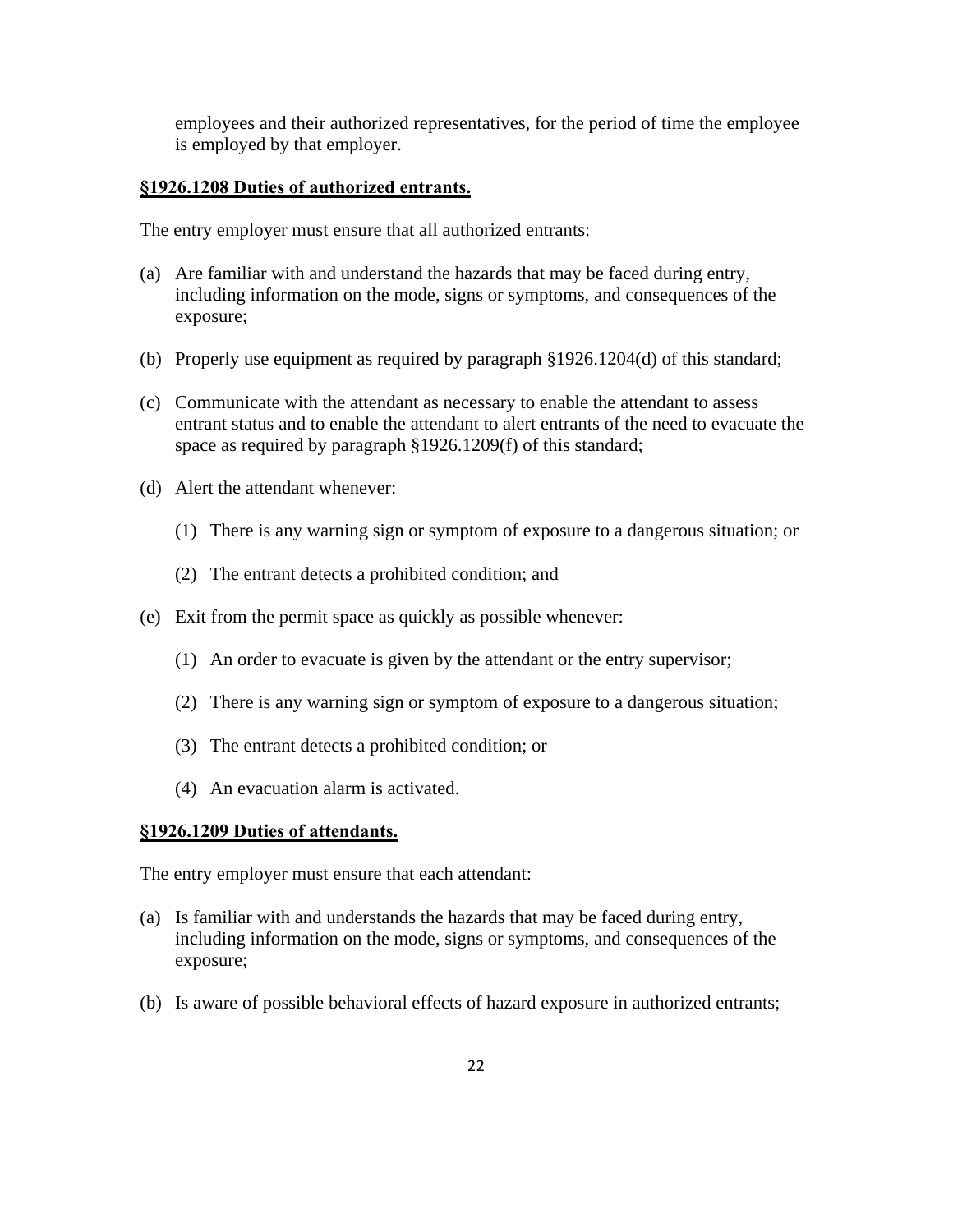- (c) Continuously maintains an accurate count of authorized entrants in the permit space and ensures that the means used to identify authorized entrants under paragraph 1926.1206(d) of this standard accurately identifies who is in the permit space;
- (d) Remains outside the permit space during entry operations until relieved by another attendant;

Note to paragraph §1926.1209(d). Once an attendant has been relieved by another attendant, the relieved attendant may enter a permit space to attempt a rescue when the employer's permit space program allows attendant entry for rescue and the attendant has been trained and equipped for rescue operations as required by paragraph §1926.1211(a).

- (e) Communicates with authorized entrants as necessary to assess entrant status and to alert entrants of the need to evacuate the space under paragraph §1926.1208(e);
- (f) Assesses activities and conditions inside and outside the space to determine if it is safe for entrants to remain in the space and orders the authorized entrants to evacuate the permit space immediately under any of the following conditions:
	- (1) If there is a prohibited condition;
	- (2) If the behavioral effects of hazard exposure are apparent in an authorized entrant;
	- (3) If there is a situation outside the space that could endanger the authorized entrants; or
	- (4) If the attendant cannot effectively and safely perform all the duties required under §1926.1209 of this standard;
- (g) Summons rescue and other emergency services as soon as the attendant determines that authorized entrants may need assistance to escape from permit space hazards;
- (h) Takes the following actions when unauthorized persons approach or enter a permit space while entry is underway:
	- (1) Warns the unauthorized persons that they must stay away from the permit space;
	- (2) Advises the unauthorized persons that they must exit immediately if they have entered the permit space; and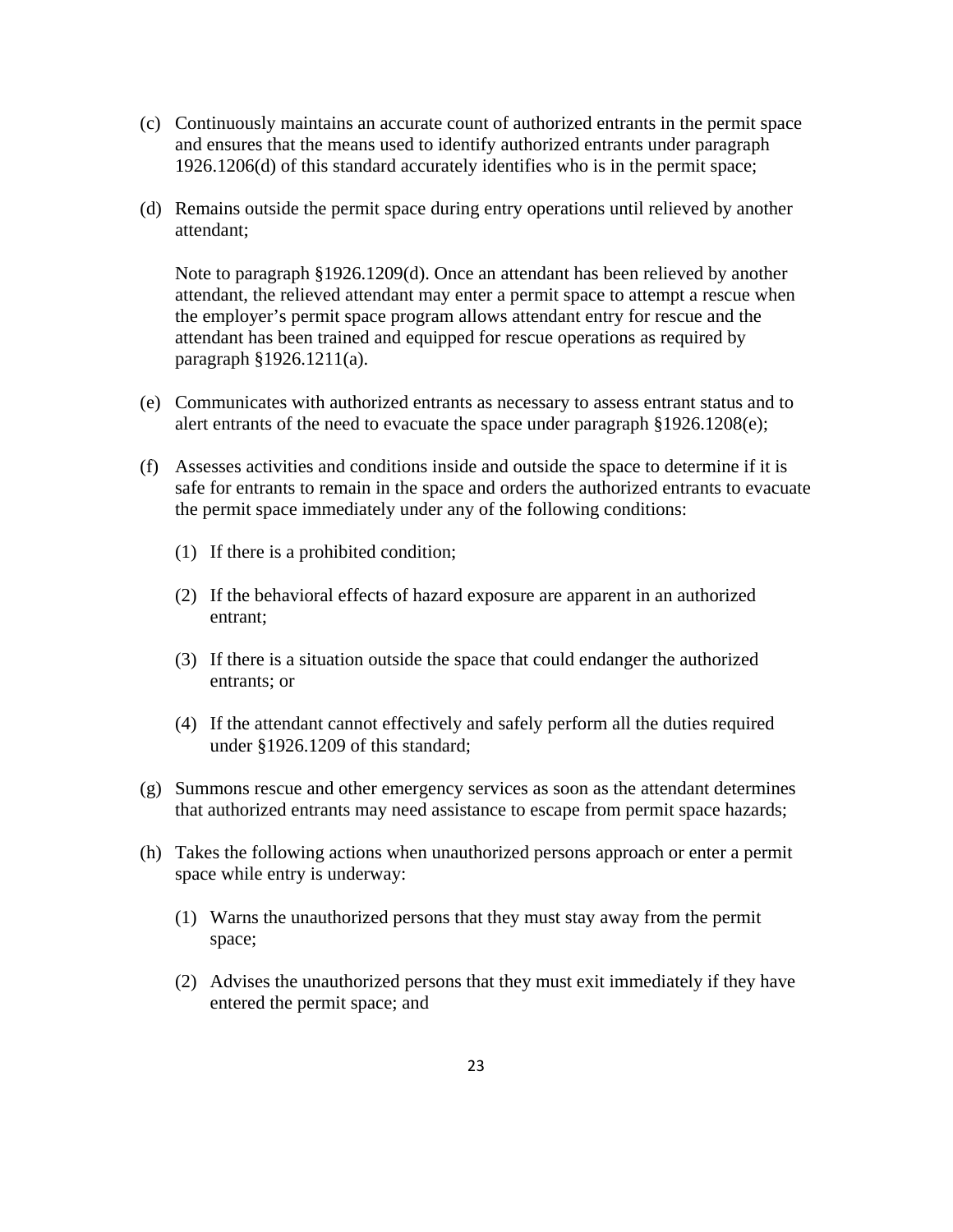- (3) Informs the authorized entrants and the entry supervisor if unauthorized persons have entered the permit space;
- (i) Performs non-entry rescues as specified by the employer's rescue procedure; and
- (j) Performs no duties that might interfere with the attendant's primary duty to assess and protect the authorized entrants.

### **§1926.1210 Duties of entry supervisors.**

The entry employer must ensure that each entry supervisor:

- (a) Is familiar with and understands the hazards that may be faced during entry, including information on the mode, signs or symptoms, and consequences of the exposure;
- (b) Verifies, by checking that the appropriate entries have been made on the permit, that all tests specified by the permit have been conducted and that all procedures and equipment specified by the permit are in place before endorsing the permit and allowing entry to begin;
- (c) Terminates the entry and cancels or suspends the permit as required by paragraph 1926.1205(e) of this standard;
- (d) Verifies that rescue services are available and that the means for summoning them are operable, and that the employer will be notified as soon as the services become unavailable;
- (e) Removes unauthorized individuals who enter or who attempt to enter the permit space during entry operations; and
- (f) Determines, whenever responsibility for a permit space entry operation is transferred, and at intervals dictated by the hazards and operations performed within the space, that entry operations remain consistent with terms of the entry permit and that acceptable entry conditions are maintained.

### **§1926.1211 Rescue and emergency services.**

- (a) An employer who designates rescue and emergency services, pursuant to paragraph §1926.1204(i) of this standard, must:
	- (1) Evaluate a prospective rescuer's ability to respond to a rescue summons in a timely manner, considering the hazard(s) identified;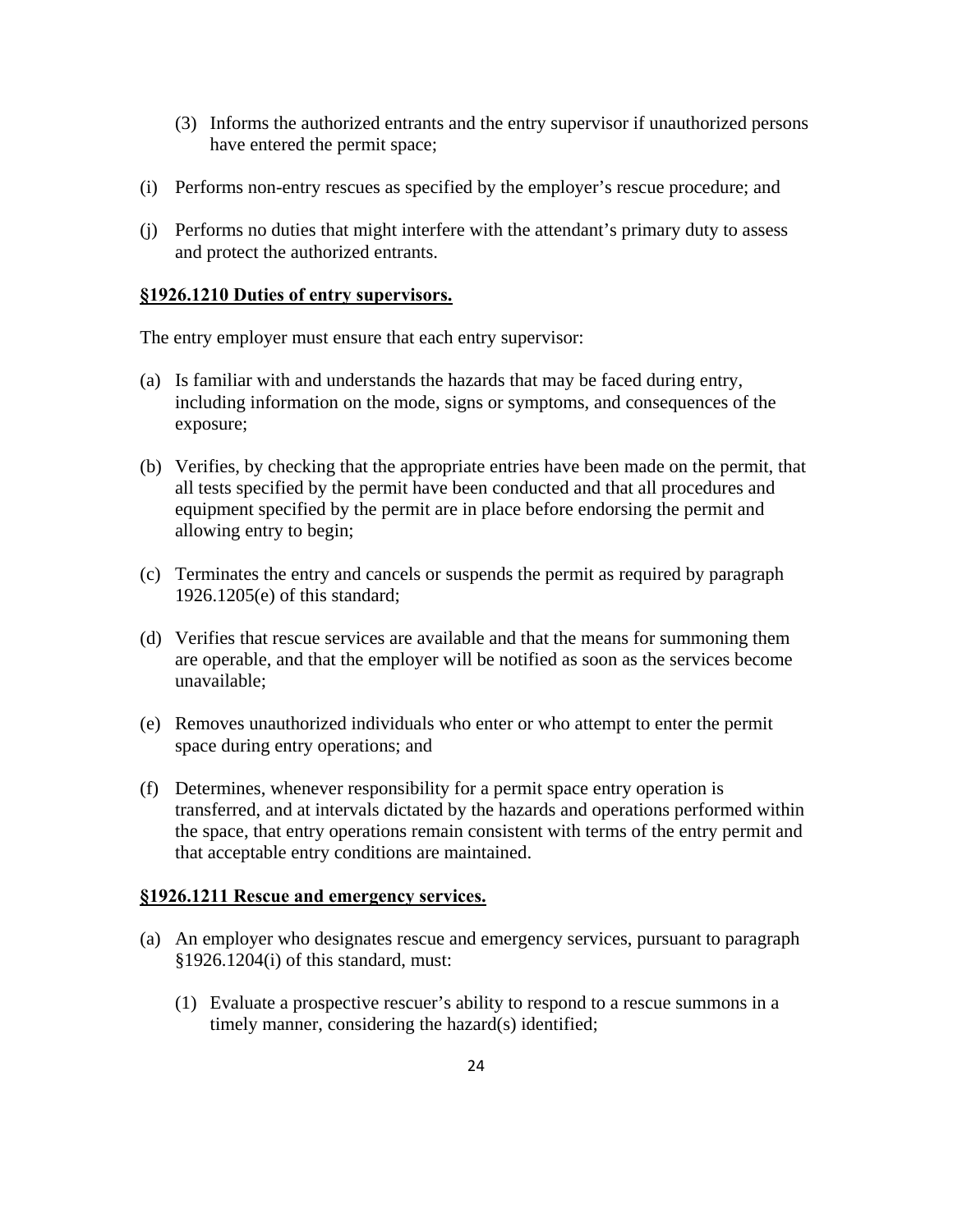Note to paragraph  $§1926.1211(a)(1)$ . What will be considered timely will vary according to the specific hazards involved in each entry. For example, §1926.103—Respiratory Protection requires that employers provide a standby person or persons capable of immediate action to rescue employee(s) wearing respiratory protection while in work areas defined as IDLH atmospheres.

- (2) Evaluate a prospective rescue service's ability, in terms of proficiency with rescue-related tasks and equipment, to function appropriately while rescuing entrants from the particular permit space or types of permit spaces identified;
- (3) Select a rescue team or service from those evaluated that:
	- (i) Has the capability to reach the victim(s) within a time frame that is appropriate for the permit space hazard(s) identified;
	- (ii) Is equipped for, and proficient in, performing the needed rescue services;
	- (iii) Agrees to notify the employer immediately in the event that the rescue service becomes unavailable;
- (4) Inform each rescue team or service of the hazards they may confront when called on to perform rescue at the site; and
- (5) Provide the rescue team or service selected with access to all permit spaces from which rescue may be necessary so that the rescue team or service can develop appropriate rescue plans and practice rescue operations.
- (b) An employer whose employees have been designated to provide permit space rescue and/or emergency services must take the following measures and provide all equipment and training at no cost to those employees:
	- (1) Provide each affected employee with the personal protective equipment (PPE) needed to conduct permit space rescues safely and train each affected employee so the employee is proficient in the use of that PPE;
	- (2) Train each affected employee to perform assigned rescue duties. The employer must ensure that such employees successfully complete the training required and establish proficiency as authorized entrants, as provided by §§1926.1207 and 1926.1208 of this standard;
	- (3) Train each affected employee in basic first aid and cardiopulmonary resuscitation (CPR). The employer must ensure that at least one member of the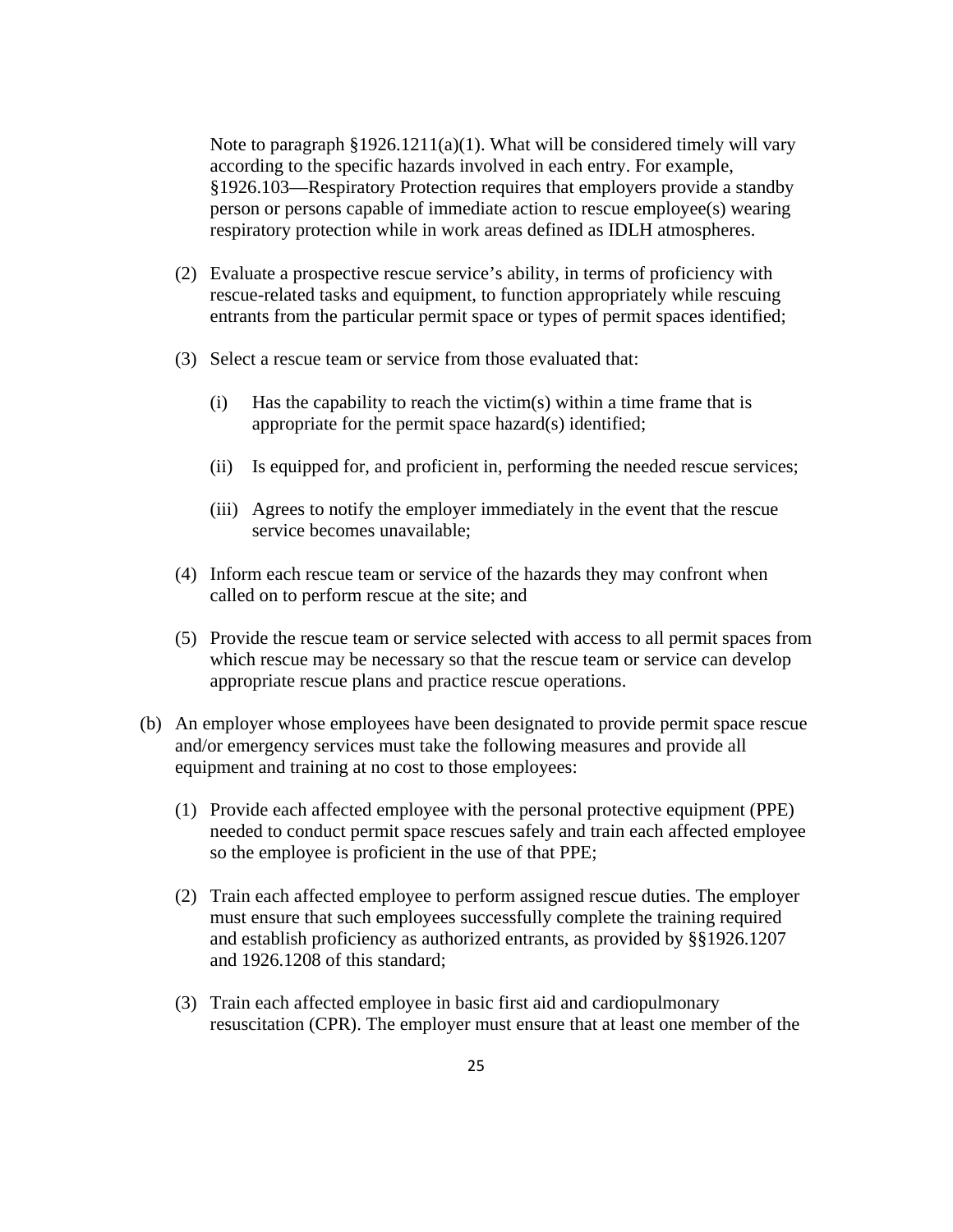rescue team or service holding a current certification in basic first aid and CPR is available; and

- (4) Ensure that affected employees practice making permit space rescues before attempting an actual rescue, and at least once every 12 months, by means of simulated rescue operations in which they remove dummies, manikins, or actual persons from the actual permit spaces or from representative permit spaces, except practice rescue is not required where the affected employees properly performed a rescue operation during the last 12 months in the same permit space the authorized entrant will enter, or in a similar permit space. Representative permit spaces must, with respect to opening size, configuration, and accessibility, simulate the types of permit spaces from which rescue is to be performed.
- (c) Non-entry rescue is required unless the retrieval equipment would increase the overall risk of entry or would not contribute to the rescue of the entrant. The employer must designate an entry rescue service whenever non-entry rescue is not selected. Whenever non-entry rescue is selected, the entry employer must ensure that retrieval systems or methods are used whenever an authorized entrant enters a permit space, and must confirm, prior to entry, that emergency assistance would be available in the event that non-entry rescue fails. Retrieval systems must meet the following requirements:
	- (1) Each authorized entrant must use a chest or full body harness, with a retrieval line attached at the center of the entrant's back near shoulder level, above the entrant's head, or at another point which the employer can establish presents a profile small enough for the successful removal of the entrant. Wristlets or anklets may be used in lieu of the chest or full body harness if the employer can demonstrate that the use of a chest or full body harness is infeasible or creates a greater hazard and that the use of wristlets or anklets is the safest and most effective alternative.
	- (2) The other end of the retrieval line must be attached to a mechanical device or fixed point outside the permit space in such a manner that rescue can begin as soon as the rescuer becomes aware that rescue is necessary. A mechanical device must be available to retrieve personnel from vertical type permit spaces more than 5 feet (1.52 meters) deep.
	- (3) Equipment that is unsuitable for retrieval must not be used, including, but not limited to, retrieval lines that have a reasonable probability of becoming entangled with the retrieval lines used by other authorized entrants, or retrieval lines that will not work due to the internal configuration of the permit space.